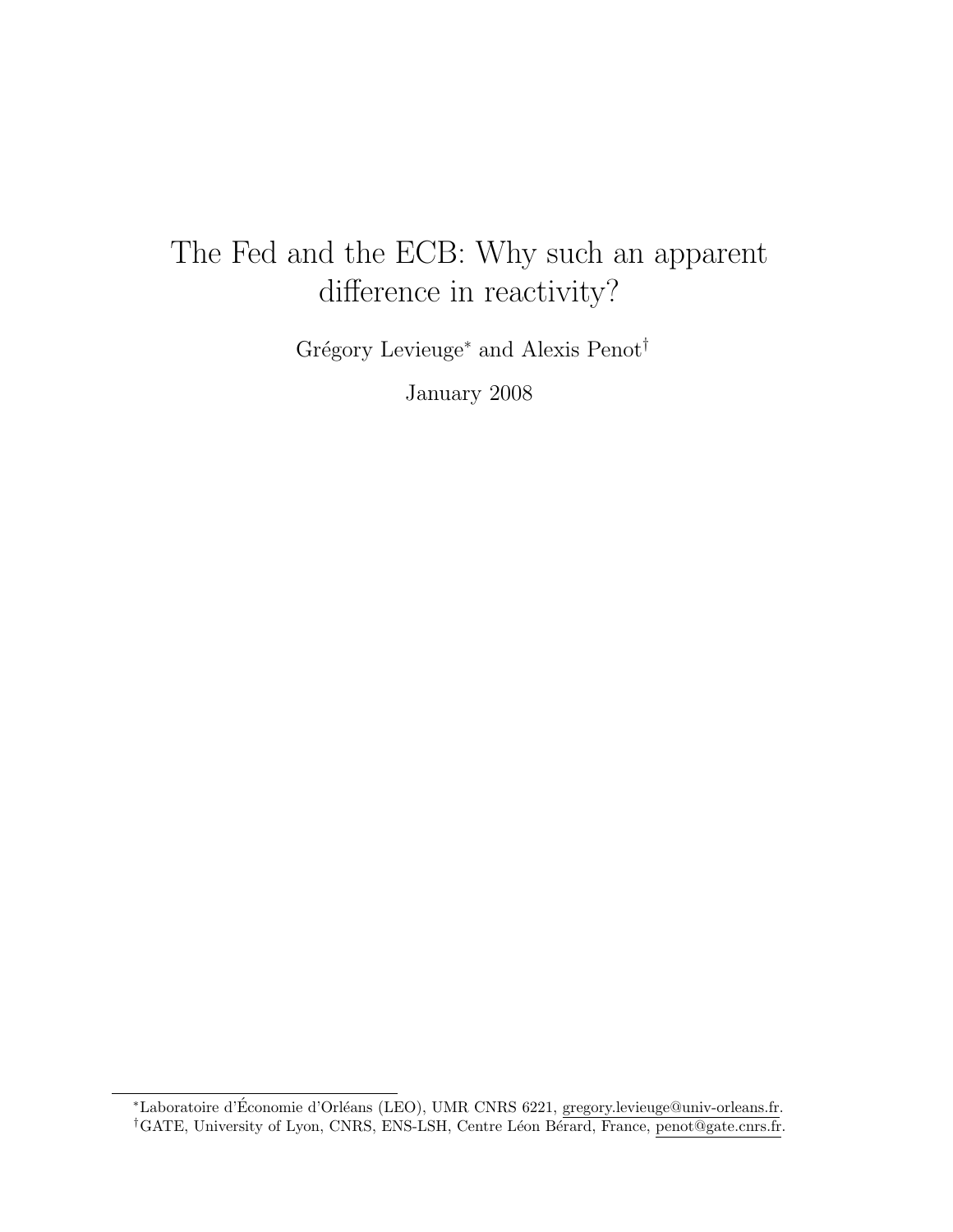#### Abstract

Compared with the U.S., the amplitude of the European monetary policy rate cycle is strikingly narrow. Is it an evidence of a less reactive ECB? This observation can certainly reflect the preferences and then the strategy of the ECB. But its greater inertia must also be assessed in the light of the singularity of the European structure and of the shocks hitting it. From this perspective, several contributions assert that the nature, size and persistence of shocks mainly explain the different interest rate setting. Therefore, they rely on the idea that both areas share the same monetary policy rule and, more surprising, the same structure. This paper aims at examining this conclusions with an alternative modelling. The results confirm that the euro area and U.S. monetary policy rules are not fundamentally different. But we reject the differences of nature and amplitude of shocks. What is often interpreted as such is in fact the consequence of how distinctly both economies absorb shocks. So differences in the amplitude of the interest rate cycles in both areas are basically explained by structural dissimilarities.

#### Resumé

Comparé au cas américain, l'amplitude du cycle monétaire européen frappe par son étroitesse. Faut-il y voir la preuve d'une BCE moins réactive ? Ce constat peut refléter les préférences et donc la stratégie de la BCE mais cette plus grande inertie doit être étudiée à la lumière de la structure de l'économie européenne et des chocs qui l'affectent. Plusieurs contributions antérieures ont indiqué que la nature, la taille et la persistance des chocs sont la principale origine des différences de fixation de taux d'intérêt. Par conséquent, elles reposent sur l'idée que les deux zones partagent la même règle monétaire, et plus étonnamment, les mêmes structures économiques. Cet article examine donc ces conclusions avec une modélisation alternative. Les résultats confirment que les règles américaine et européenne ne sont pas fondamentalement différentes. Mais nous rejetons les différences de nature et d'amplitude des chocs économiques. Ce qui est souvent interprété comme tel ne fait en réalité que refléter les différentes manières dont les deux économies absorbent les chocs. Ainsi, les différences d'amplitude des cycles monétaires dans les deux zones s'expliquent essentiellement par des divergences structurelles.

Keywords: Policy activism, structural divergence, interest rates, monetary policy rules, macroeconomic shocks JEL Code: C51, E52, E58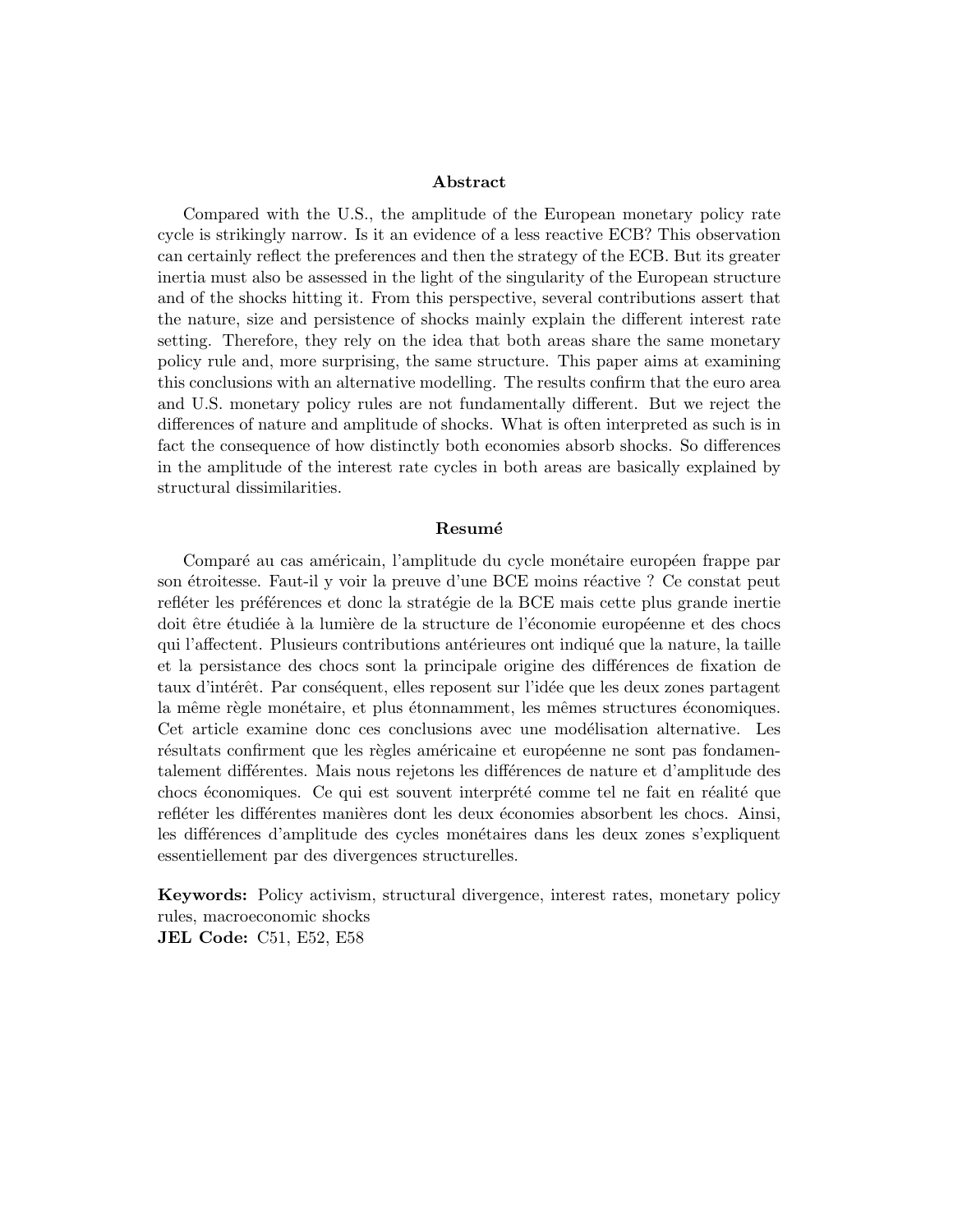### Introduction

'Too little, too late', is the frequent comment about the stance of the European monetary policy, in particular when the evolution of its policy rate is compared to the fed funds rate (see fig. 1 in appendix). Excepted if a cyclical gap is assumed between the euro area and the United States, the observed interest rates discrepancy leads to suppose that the ECB is systematically late in comparison to the Fed, especially in case of cycle reversal. Moreover, the ECB appears to be less dynamic. Between January 1999 and September 2007, the ECB moved its key interest rate 23 times, against 35 movements registered by the Fed. Even more, between 1999 and 2005, the U.S. policy rate changes were twice as frequent as the Euro rates moves (respectively 30 against 15). And since average interest rate variations are not higher than the U.S. ones, the latters are logically more volatile than the formers. The fed funds rate variance is 4.5 times higher than the European repo rate. Can we deduce from this observation that the ECB is apathetic *per se*? More basically, where does this difference come from?

Roughly, an economy consists of three elements: 1) a structure (which represents the way the economy absorbs shocks and monetary policy impulses), 2) temporary shocks and 3) a monetary policy based on an interest rate rule. This rule reacts to economic variables (inflation rate and output gap) driven by the structure and temporary shocks. Thus, despite appearances, it is possible that the ECB is *per se* as activist as the Fed, and that the discrepancies observed ex post are due to radically different structural and cyclical contexts in both areas. It is the reason why J-C. Trichet<sup>1</sup> claims that 'activist is an attribute that applies to a strategy, not to a policy path'. In his speech, J-C. Trichet asserts on the one hand that both areas are structurally similar<sup>2</sup> and on the other hand that the ECB and the Fed subscribe to the same monetary policy conduct. Certainly, he acknowledges the higher rigidity of the European economy, especially prices. But under cover of a credible monetary policy, the anchor of expectations and wages on the inflation objective of the ECB is so asserted that price stickiness does not imply too much inflation persistence. And finally, the ECB president concludes that the differences of interest rate evolutions between both areas are mainly explained by differences in shocks. The 2001 financial boom-bust cycle illustrates his assertion, inasmuch as this event led to a favourable demand shock in the United States (consumption and investment growth) instead of a negative supply shock (decrease of the TFP) in the euro area<sup>3</sup>.

Precisely, the paper by Sahuc & Smets (2007) startlingly echoes those arguments. Indeed, they claim that the interest rate divergences are explained by differences in shocks, more than differences in structure or in monetary policy. Using a similar structural model estimated with U.S. and EA data, Smets & Wouters (2005) also conlude that both areas

<sup>&</sup>lt;sup>1</sup>Conference about 'Activism and Alertness in Monetary Policy' organised by the Bank of Spain on 'Central Banks in the 21st Century', 8 June 2006.

<sup>&</sup>lt;sup>2</sup>M. Trichet asserts that 'the half –life of the effect of a shock to inflation is considerably less than one year, which is close to the figure of  $USA'$ . This argument is debatable as we will see latter.

 $3$ According to J-C. Trichet, 'The euro area seems to have had its fair share of stock market turbulence, without enjoying the side benefit of improved supply conditions'.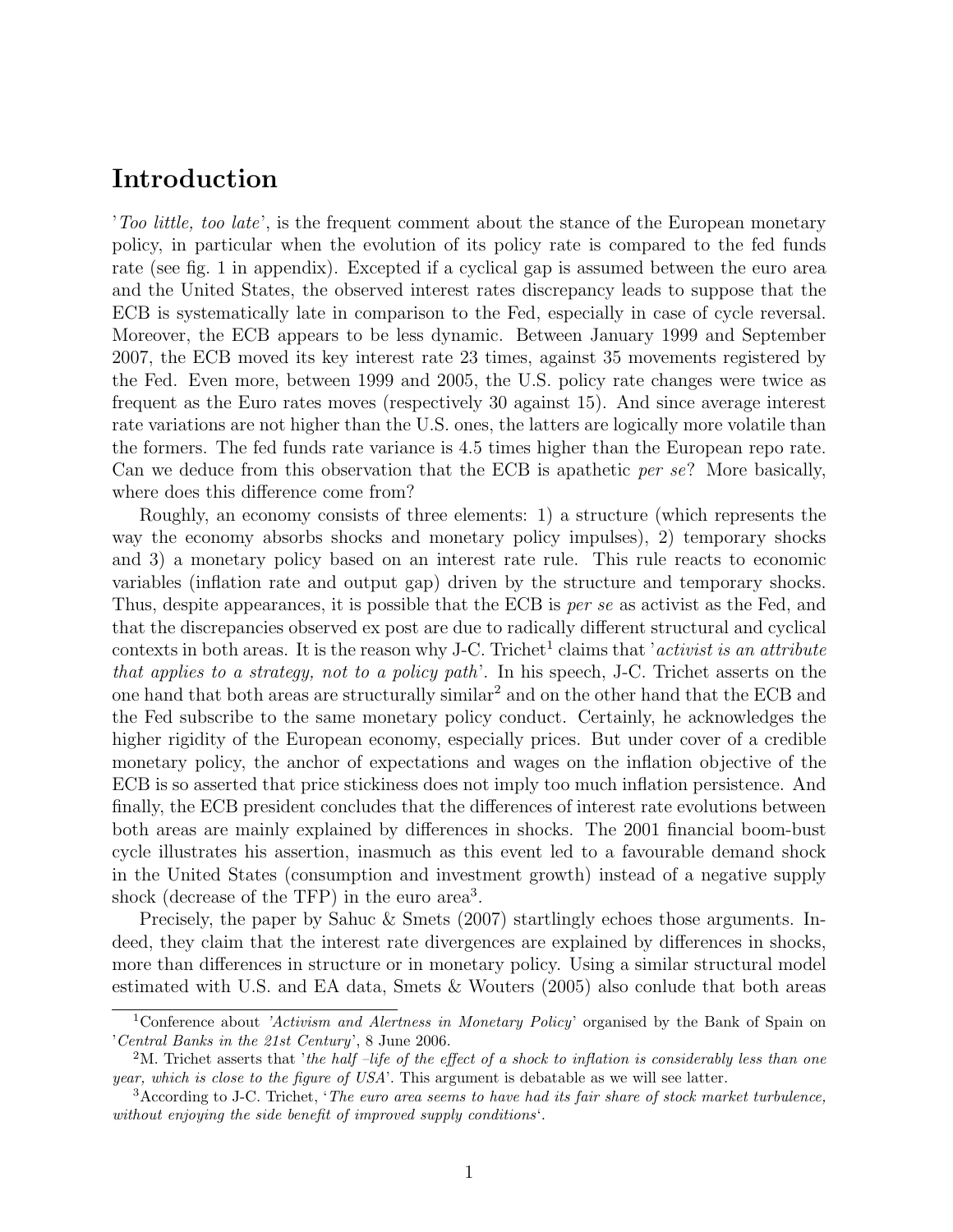are structurally similar. According to Christiano, Motto & Rostagno (2007), structural and cyclical differences could explain some divergences concerning the evolution of output and inflation. But since the ECB monetary policy rule implies more inertia than the U.S. one, these divergences do not turn up on interest rate paths.

Nevertheless, these contributions suffer from factual and methodological inconsistencies. First, it is difficult to admit that a young central bank, which is still establishing its credibility, and which is not always well understood (in particular at its beginning), benefits from an expectation channel that would be more obvious than in the United States. If, as asserted by Christiano et al. (2007), under cover of an inertial monetary policy and its subsequent expectation channel, the ECB needs not to move its rate as much as the Fed for the same results, why does the Fed endeavour to be so dynamic in comparison? Moreover, financing systems, labour markets, specializations, and price rigidities imply important disparities between the two areas, to such an extent that their structural proximity is hard to concede. Then, regarding shocks, the evolutions of consumption, investment and TFP are more endogenous than what is implicitly assumed in these analyses. Effectively, both areas lived the same financial boom-bust at the turning point of 2000. So, the differences will not result from the nature of shocks but rather from how each economy reacts to them. This draws the attention on the structural dissimularities only. Finally, given the institutional and historical points which differentiate them, the ECB and the Fed monetary policies are unlikely to be conducted similarly<sup>4</sup>.

Turning to methodology, these last references rely on structural DGSE models. But despite some ad hoc accomodations (like backward looking price setting, capital adjustment costs, autoregressive shocks, etc. . . ) they often do not duly consider the inertial behaviours of agents and then sluggishness of data (see Fuhrer (1997), Estrella & Fuhrer (2002)). The inertia ignored by these models is finally discharged in what is identified as 'shocks', with the risk to overestimate them if the economy is rigid. More basically, this models have not demonstrated their superiority in terms of shock identifications. Moreover, the conclusion of structural similarity muscles necessarily when the structure of both economies is identical and established a priori, while only the calibration is supposed to be different. In this respect, Smets & Wouters acknowledge: 'the more structure is imposed on the estimated model, the more the results will be coloured by the selected theoretical specification'.

So, an alternative approach is desirable to fill this gap. Since imposing an a priori structure is likely to pervert the conclusions, it is interesting to use VAR models, which precisely get rid of this constraint. Indeed, they intend to 'let the data speak', with few structural preconceptions. Moreover these models duly consider the sluggishness of macroeconomic variables. In this respect, they are often used as reference for analyzing the dynamic of economies. We will then apply the method of counterfactual simulations to VAR models estimated for the euro area and the U.S.. This method consists in replacing successively the ECB monetary policy rule, the European shocks, and finally the European

<sup>4</sup>The Fed is explicitly mandated to take care of the output cycle (and not only to fight against inflation as it is the case in the EA). Besides, the composition of monetary policy committees and the way they come to a decision can induce more or less inertia. See for instance Gerlach-Kristen (2005). At least, the preference parameters of the monetary authorities' loss function should be different.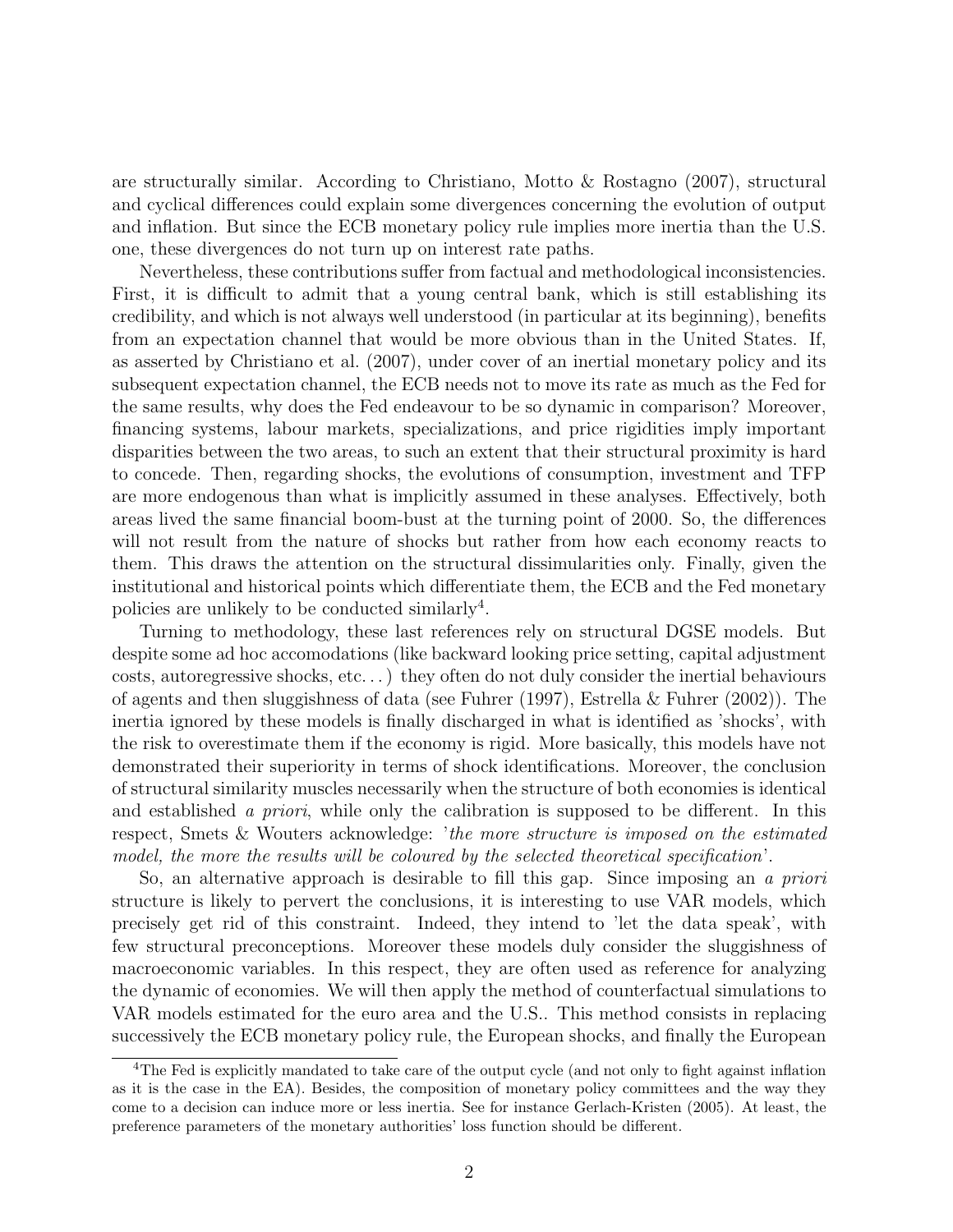structure by their U.S. counterparts. The subsequent changes on interest rates will allow to reveal what are the essential sources of differences. The results of our simulations will be submitted to econometrical tests that we expect to be more rigorous than the mere graphical analyses used by the pre-cited articles.

The reminder of the paper is organized as follows. The first section aims at formally delivering the three sources of divergence between both areas (monetary policy, structures, shocks). The second section explains the characteristics of the VAR models estimated for both areas. Then we proceed to the counterfactual simulations, comparing successively the monetary policies (section 3), the shocks (section 4) and the structures (section 5) of the EA and the U.S.. We conclude that structures do explain the differences observed expost between the ECB and the Fed interest rates paths. This result is finally discussed in section 6, where we seek to reveal the deep preference parameters of the Fed and to apply them to the ECB monetary policy framework.

### 1 What are the potential sources of divergence?

The aim of this section is to develop the idea formulated in introduction, according to which an economy can be reduced to four elements: a structure  $(F(.))$ , some temporary shocks  $(\varepsilon_{X})$ , a monetary policy (hereafter MP) governed by a rule  $(f(.))$ , and some monetary policy shocks  $(\varepsilon_i)$ . Typically, the EA can be symbolized by the following system:

$$
\begin{cases}\nX = \widehat{F}(X) + \varepsilon_X \\
i^{EA} = \widehat{f}(X) + \varepsilon_i^{EA}\n\end{cases}
$$

with X a vector of n state variables  $(\forall n)$ . Concretely,  $\widehat{F}(\cdot)$  is an estimated multidimensional function and  $\varepsilon_X$  the vector of the associated error terms. These errors, which correspond to the difference between the actual values and the values predicted by the estimated structure, represent by definition the shocks that hit this structure. Next,  $i^{EA}$  is the short-term interest rate, i.e. the MP instrument which depends, through an estimated MP rule  $f(.)$ , on the state variables of the system. The difference between the actual interest rate and the estimated interest rate deduced from the rule constitutes the MP shocks (including the discretionary part of the MP), noted  $\varepsilon_i$ . In sum, the model variables (X et  $i^{EA}$ ) are guided by a structure  $\widehat{F}(.)$ , temporary shocks, a MP rule  $\widehat{f}(.)$  and MP shocks (or 'surprises'). The U.S. can be represented following the same way:

$$
\begin{cases} W = \widehat{G}(W) + \varepsilon_W \\ i^{US} = \widehat{g}(W) + \varepsilon_i^{US} \end{cases}
$$

A priori, its structure  $\hat{G}(.)$ , its shocks  $\varepsilon_W$ , its MP rule  $\hat{g}$  and / or its MP shocks  $\varepsilon_i^{US}$  are distinct from their counterparts of the EU system. distinct from their counterparts of the EU system.

Thereby, we resort to counterfactual simulations to detect the main cause(s) of divergence. Concretely, successively substituing the EA structure, shocks, MP rule and MP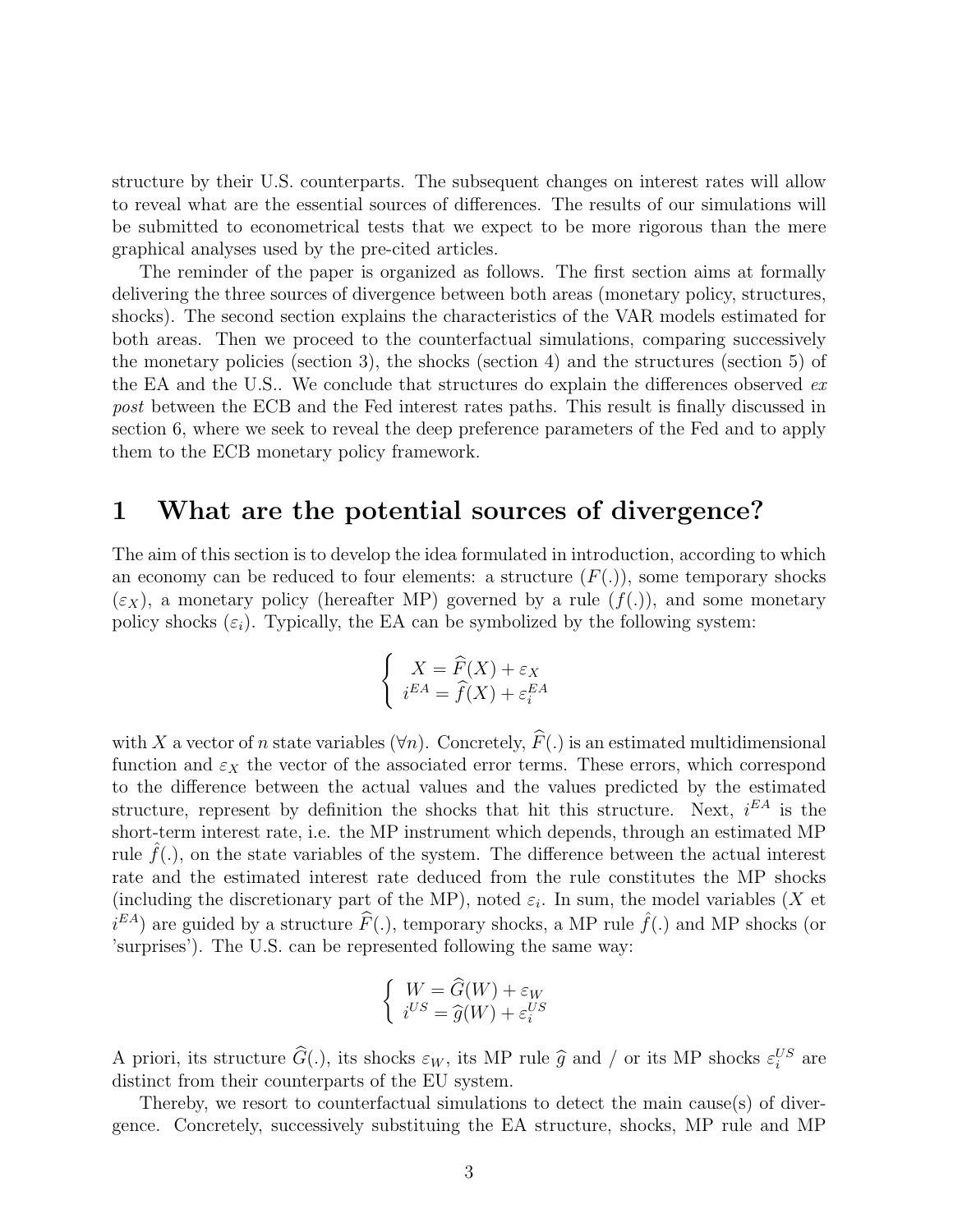shocks with their U.S. counterparts, we calculate pseudo European interest rates and test if they are significantly different from the actual rate or if they come closer to the actual U.S. rate. This implies four exams. Firstly, what would have happened if the ECB had followed the U.S. MP rule? (Would the EA interest rate be closer to the U.S. rate?) The response is given by the examination of the following simulated interest rate:

$$
\tilde{i}^{EA} = \hat{g}(X) + \varepsilon_i^{EA} \tag{1}
$$

Secondly, what would be the EA interest rate if the European MP surprises had been similar to the american ones? Solution is given by:

$$
\tilde{i}^{EA} = \hat{f}\left(\hat{X}\right) + \varepsilon_i^{US} \tag{2}
$$

with  $\widehat{X}$  the estimated endogenous of the European system, given that the European state variables can be decomposed as  $X = \hat{X} + \varepsilon_X$ . Then, to determine to what extend the cyclical differences are likely to explain the observed divergences between actual U.S. and EA interest rates,  $\varepsilon_X$  has to be substituted with  $\varepsilon_W$  in the European system to deduce a pseudo interest rate as:

$$
\tilde{i}^{EA} = \hat{f}\left(\hat{X} + \varepsilon_W\right) + \varepsilon_i^{EA} \tag{3}
$$

In these cases, MP rules, MP shocks and structures remain proper to each area. Finally, a pseudo interest rate can be calculated, under the assumption that the EA structure correspounds to the U.S. one, everything else equal<sup>5</sup>:

$$
\tilde{i}^{EA} = \hat{f}\left(\widehat{W} + \varepsilon_X\right) + \varepsilon_i^{EA} \tag{4}
$$

In the end, this method allows to identify which sources of divergence among the four contribute to explain the lower volatility of the European interest rate. Previously, it is necessary to explain the models used to implement the generic method exposed so far.

### 2 Modeling the euro area and the United States

In the light of the arguments presented in introduction, VAR models are particularly relevant in this problematic. They usually serve as reference models for stylized facts and they get away from DGSE models which are inadequately discriminant and sometimes empirically unsatisfying. Finally, in the perspective of counterfactual simulations, VAR models benefit from few theoretical preconceptions.

<sup>5</sup>Symetrically, the same exercice done with the US economy would lead to the examination of the respective following relations:  $\tilde{i}^{US} = \hat{f}(W) + \varepsilon_i^{US}, \, \tilde{i}^{US} = \hat{g}(\widehat{W}) + \varepsilon_i^{EA}, \, \tilde{i}^{US} = \hat{g}(\widehat{W} + \varepsilon_X) + \varepsilon_i^{EA}$ , and  $\tilde{i}^{US} = \hat{g}\left(\hat{X} + \varepsilon_W\right) + \varepsilon_i^{US}.$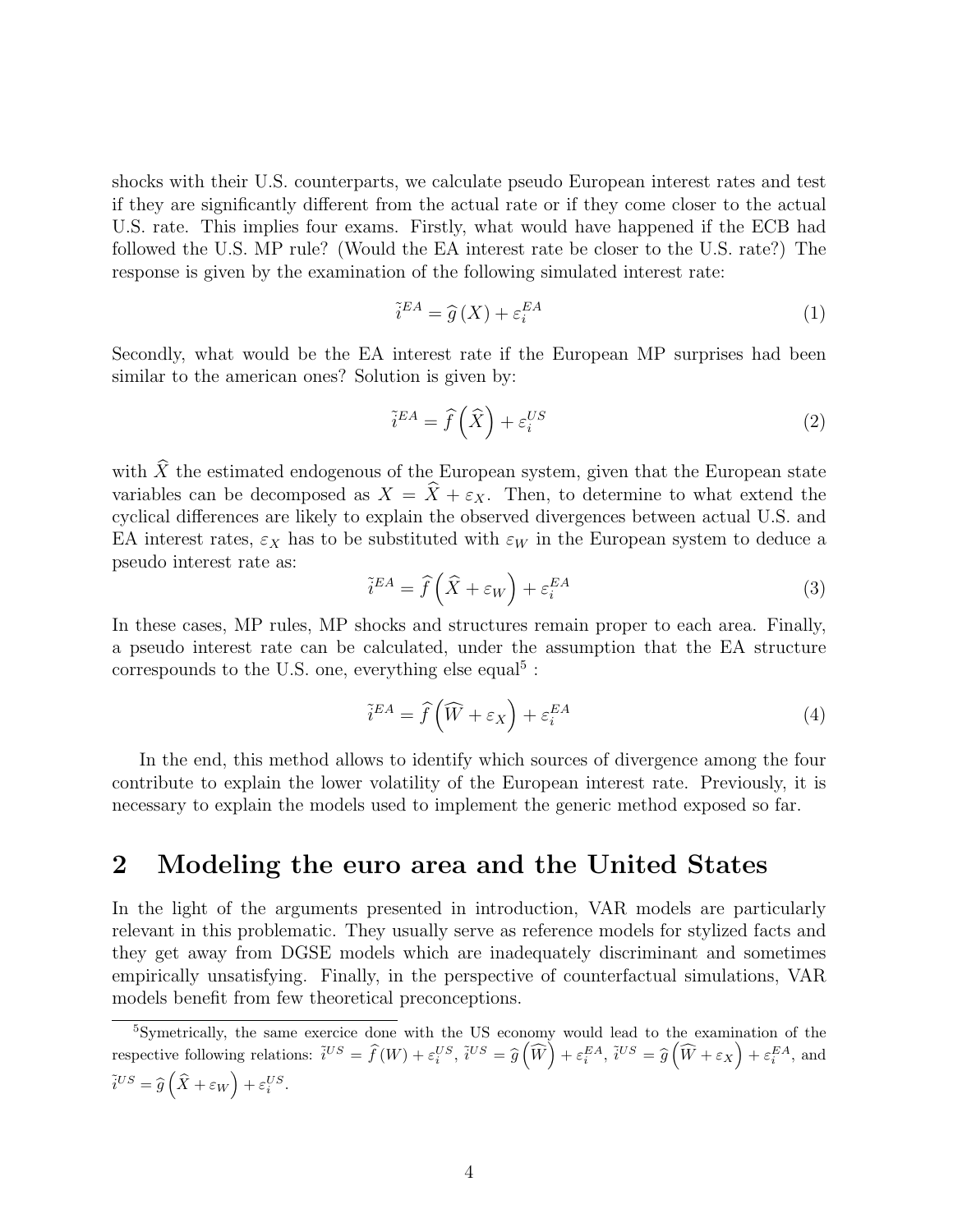#### 2.1 Models, data and estimation

The VAR model of the EA can be written as follows:

$$
X_t = A_1 X_{t-1} + \ldots + A_p X_{t-p} + B Z_{t-k} + \epsilon_t \tag{5}
$$

with X a five-element vector composed of the long term -real interest rate  $\rho$ , the output gap y, the wage annual growth rate w, the inflation rate  $\pi$  and the short- term nominal interest rate i. For degrees of freedom purposes, VAR models require to be parsimonious in terms of variables. This is why we only consider the most important variables at stake in the monetary policy transmission mechanism. We also add the wage growth to capture the institutional and cyclical divergences often observed between the U.S. and EA labour markets (cf. Sahuc & Smets (2007), Christiano, Eichenbaum & Evans (2005a)).  $\epsilon$  is the vector of innovations associated to the endogenous variables, i.e.  $(\varepsilon_{\rho}, \varepsilon_{y}, \varepsilon_{w}, \varepsilon_{\pi}, \varepsilon_{i})$ , which respectively represent a shock on the long-term interest rate (or financial shock), a demand shock, a labour shock, a supply shock and a MP shock. As the equation defining the shortterm interest rate (the last equation) is comparable to a MP rule, the shock  $\varepsilon_i$  stands for a temporary deviation to the rule, that is central bank discretionary decisions<sup>6</sup>. The vector  $Z = (z_1, z_2; \ldots)'$  stands for commodity prices, exogenous variables in the VAR, insered in order to limit the price puzzle effect (with k depending on its informational contribution).

The U.S. VAR model includes the same variables. U.S. data stems from Datastream. All variables are seasonally adjusted. Exogeneous variable is the Goldman Sachs Commodity Prices Index. The EA data come from the AWM database (see Fagan, Henry & Mestre (2005)), updated in autumn 2006, up to the fourth quarter of 2005. These aggregated European data are seasonally adjusted with the standard X-11 seasonal adjustment method (via the X-11 procedure of SAS). For both areas, as the presence of a unit root can not be excluded for the real GDP series, the output gap is not calculated following an usual HP filter. Instead, it is defined as the residuals of the regression of the GDP on a constant and a quadratic trend. Short term and long-term interest rates respectively correspound to the 3-month monetary rate and the 10-year benchmark rate<sup>7</sup>.

Estimations covers the 1985-2005 period. The  $p$  order of VAR models is determined with the parcimonious BIC criterion. Starting from this benchmark, VAR lags may be augmented if the disturbances do not follow a white noise process (then  $p$  is increased until the validation of white noise hypothesis). Finally,  $p = 3$  for the EA and  $p = 5$  for the U.S.. Table 10 in appendix reports the results of normality and white noise tests applied to disturbances series. In all cases, normality is accepted and serial correlation rejected.

<sup>&</sup>lt;sup>6</sup>The backward looking feature of this MP rule can be justified by the unavailability of data in real time. See McCallum & Nelson (1999). Moreover, as it is shown by a lot of reaction function estimates, the past interest rate has to be added to the baseline Taylor rule for a good fitting, as  $i_t = \beta_1 i_{t-1} + \beta_2 \hat{\pi}_t + \beta_3 y_t$ , with  $\hat{\pi}_t = (\pi_t - \bar{\pi})$ . In this case, the MP rule can be written:  $i_t = \beta_2 \sum_{n=0}^{\infty} \beta_1^n \hat{\pi}_{t-n} + \beta_3 \sum_{n=0}^{\infty} \beta_1^n y_{t-n}$ , where reference to the past is far from negligeable.

<sup>7</sup>Preliminary unit root tests (ADF) reject the unit root hypothesis. Studying the cointegration is then useless.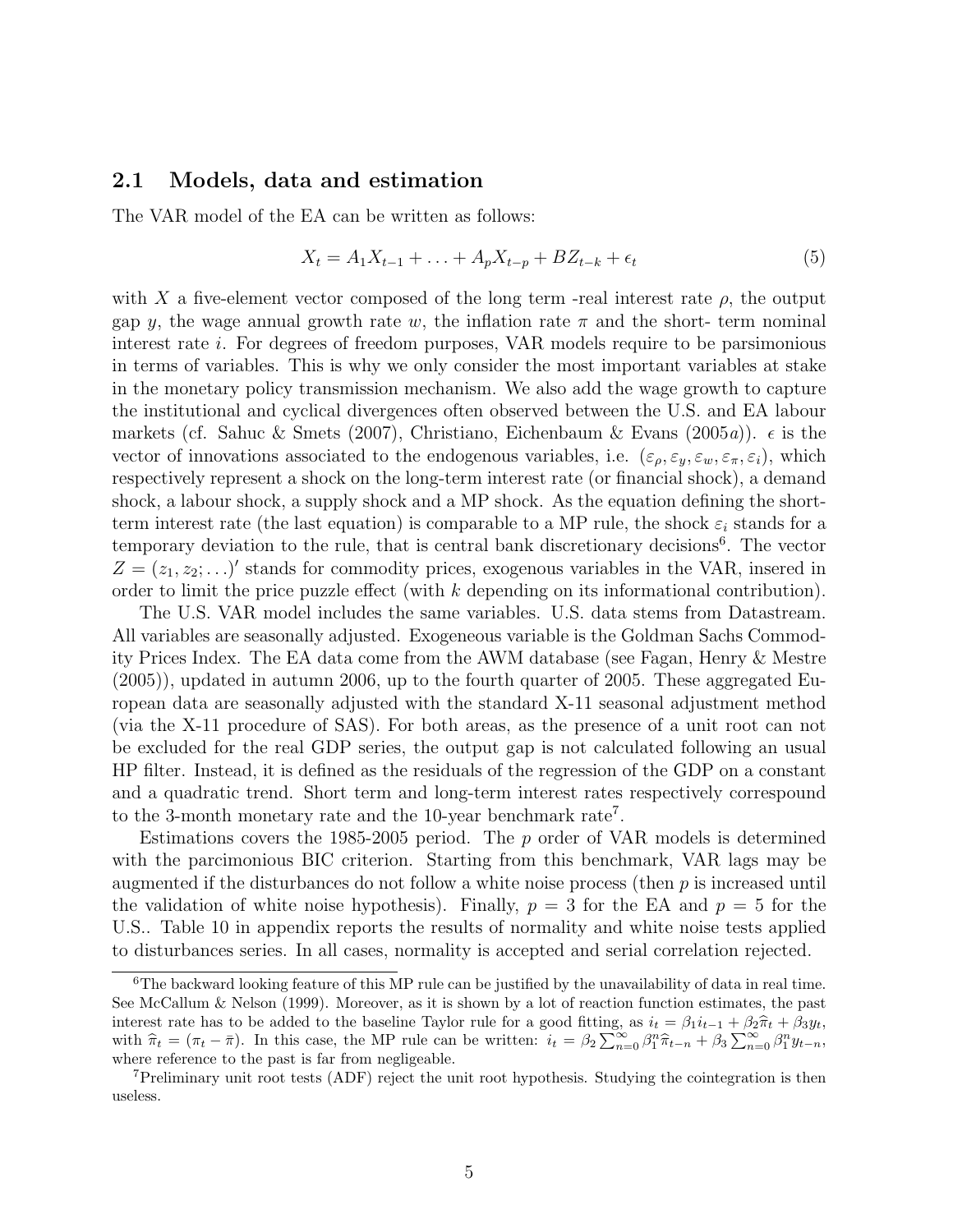Once these statistical imperatives satisfied, impulse response functions (IRF) are generated<sup>8</sup> to assess the models dynamics (in the light of some well-known stylized facts) on one hand, and to establish a first focus on the differences between both areas on the other hand.

#### 2.2 The main characteristics of the U.S. and EA models

Figure 2 represents the essential IRFs in the perspective of studying the transmission of shocks and MP impulses. As a whole, it actually describes the textbook MP transmission mechanism. In the euro area, the short-term interest rate has a positive effect on the longterm interest rate. Given the Cholesky decomposition, this link is not contemporaneous. In fact, if MP is credible, the long-term interest rate should anticipate the movement of the short-term rate. But whatever the decomposition, the autoregressive structure of the model makes it impossible to model, by definition. In sum, VAR models share the same deficiency with structural theoritical models concerning the spread term modelling. Be that as it may, the relation between both rates is positive and significant. Next, the longterm interest rate impacts the output gap negatively. In accordance with the expected transmission delay of MP, this influence is only significant after the 6th quarter following the initial shock on the long term interest rate. Then it appears that a positive output gap has a huge and positive incidence on inflation, to such an extend that a demand shock has still an influence on inflation after 15 quarters.

On the U.S. side, the standard monetary policy transmission mechanism is also revealed, but now with the short-term interest rate as main source (cf. fig. 2). Owing to institutionnal matter<sup>9</sup>, the short-term interest rate is indeed more representative (than the long-term one) of the U.S. MP transmission channels. Strictly speaking, the real short-term interest rate should be considered. But expressed in real terms, the last equation of the U.S. VAR loses some of its reaction function meaning, which makes the counterfactual simulations more difficult. Certainly, IRF confirm the negative impact of the nominal short-term interest rate on the output gap, with a significant effect that begins one year after the shock and that is still effective 3 years latter. But the effect of the real short-term interest rate is also verified: the response of the output gap is then significantly negative from the 7th quarter and remains during the 6 following quarters. Finally, the output gap has a positive incidence on inflation (which is significant for the 3 years following the initial shock).

Regarding the link between inflation and wages (cf. fig. 3) in the EA, we can observe that an inflationary shock leads to an acceleration of wage growth, two quarters later (the time needed for wage contracts to be adjusted). In turn, wages have a positive influence on inflation (excepted the non-significant response of the inflation at the second quarter). In addition, an inflationary shock graphically leads to a non-significant output gap increase (cf. fig. 4). After the reaction of the monetary authorities, such a supply shock tends to

<sup>8</sup> IRFs are based on a Cholesky decomposition. Variables are declared following the order specified in (5).

<sup>&</sup>lt;sup>9</sup>See section 5.2.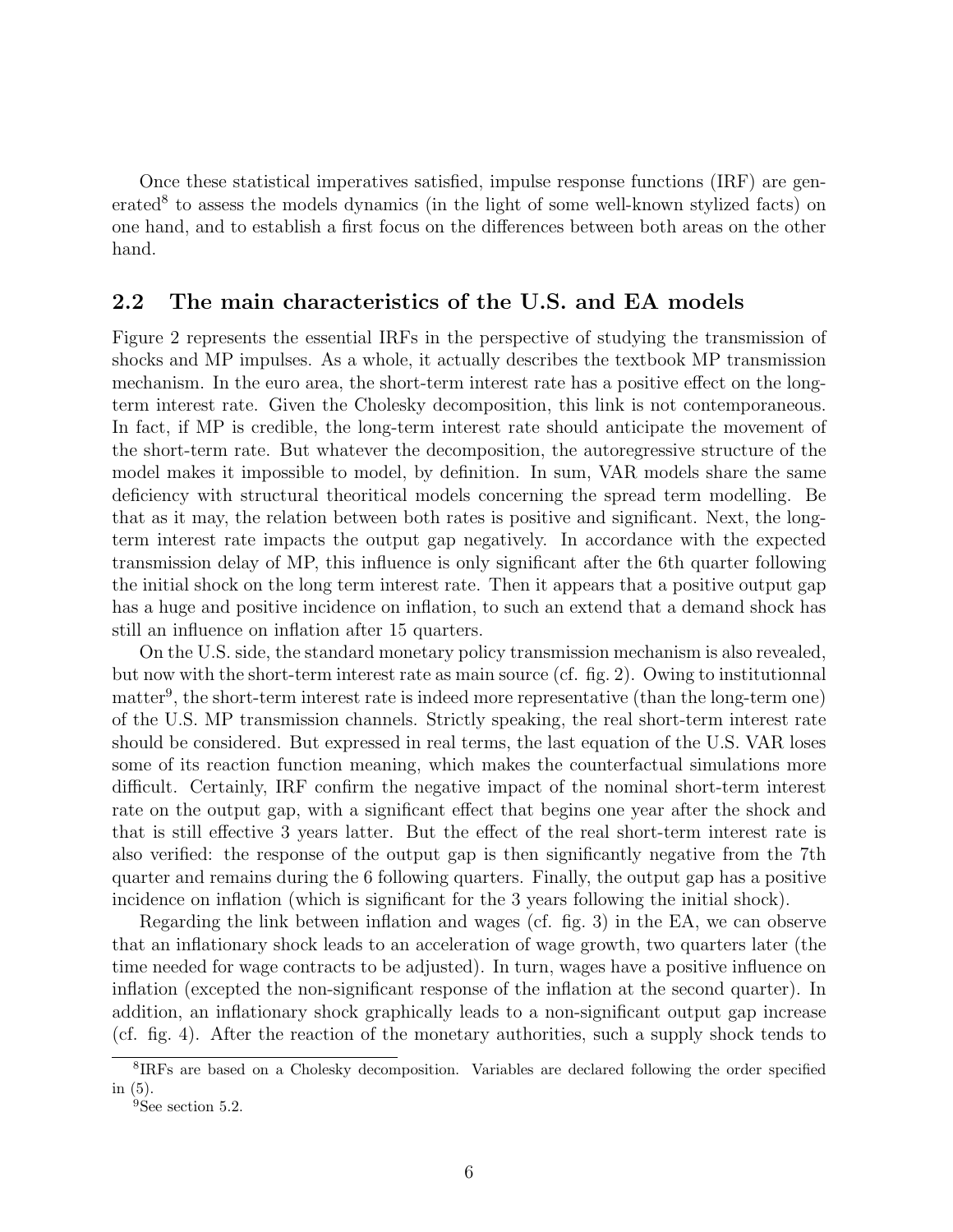rather have a depressive impact (between the 7th and the 9th quarter). As expected, an output gap rise pushes wage growth forward, with high persistance.

The price/wage spiral is less obvious to interpret for the U.S.. While an inflation increase leads to a significant wage rise, the contrary is not true. Furthermore, an inflationary shock does not have any significant effect on the output gap; as in the EA case, the rigorous conduct of MP involves an output sacrifice three years after the supply shock (fig. 4). As expected, a positive demand shock accelerates the wage growth, but without the persistence previously observed for the EA. Note that despite the high inertia of some variables, the U.S. and EA models are stable<sup>10</sup>. So both models are well behaved and respect the usual econometrical requirements.

Finally, it is worth noting that counterfactual simulations rely on the assumption of structural invariance to monetary policy. So this exercice is a priori subject to the Lucas criticism. Nevertheless, while European economies experimented an unprecedented upset in January 1999, the estimated VAR relations are strikingly stable. Indeed, table 11 in appendix reproduces the results of the Hansen global stability test, applied to the five relations of the EA VAR model. The null hypothesis of joint stability of parameters and residual variance is always accepted. The conclusions of the Chow predictive test (with a break point in 1999:Q1) are similar at the 5% level. So, all the relations are stable over the estimation period. It is the case in particular for the monetary policy rule. Not only this result attenuates the practical thrust of the Lucas criticism, but it also allows to consider a common European monetary policy before 1999<sup>11</sup>.

### 3 Comparing monetary policy rules

Are the difference in interest rate paths due to divergences of behaviour between the U.S. and the EA central banks?

#### 3.1 What are the lessons learned from the models?

The U.S. and EA MP rules are easily assimilated to a Taylor rule, as it is shown by figure 5, where supply, demand and MP shocks are normalized to one for comparison purposes<sup>12</sup>. In the EA, the nominal short-term interest rate responds positively and gradually to a demand shock, with a hump-shaped profile. A one-point increase of the output gap leads to a one-point interest rate rise after 6 months, which reachs more than one point and a half after 6 quarters. Then European monetary authorities ease the monetary conditions, so gradually that the interest rate response remains significant after 15 quarters. A oneunit demand shock has more effect, both in terms of amplitude and length, in the EA interest rate than in the U.S. one. The latter raises progressively, up to reach a bit less

<sup>&</sup>lt;sup>10</sup>Indeed, all the eigenvalues modulus associated to the companion matrix of the model are less then unity.

 $11$ In fact, convergence of national economies began in 1979 with the European Monetary System.

<sup>&</sup>lt;sup>12</sup>In the other cases, initial shocks correspound to the standard deviation of the corresponding residuals.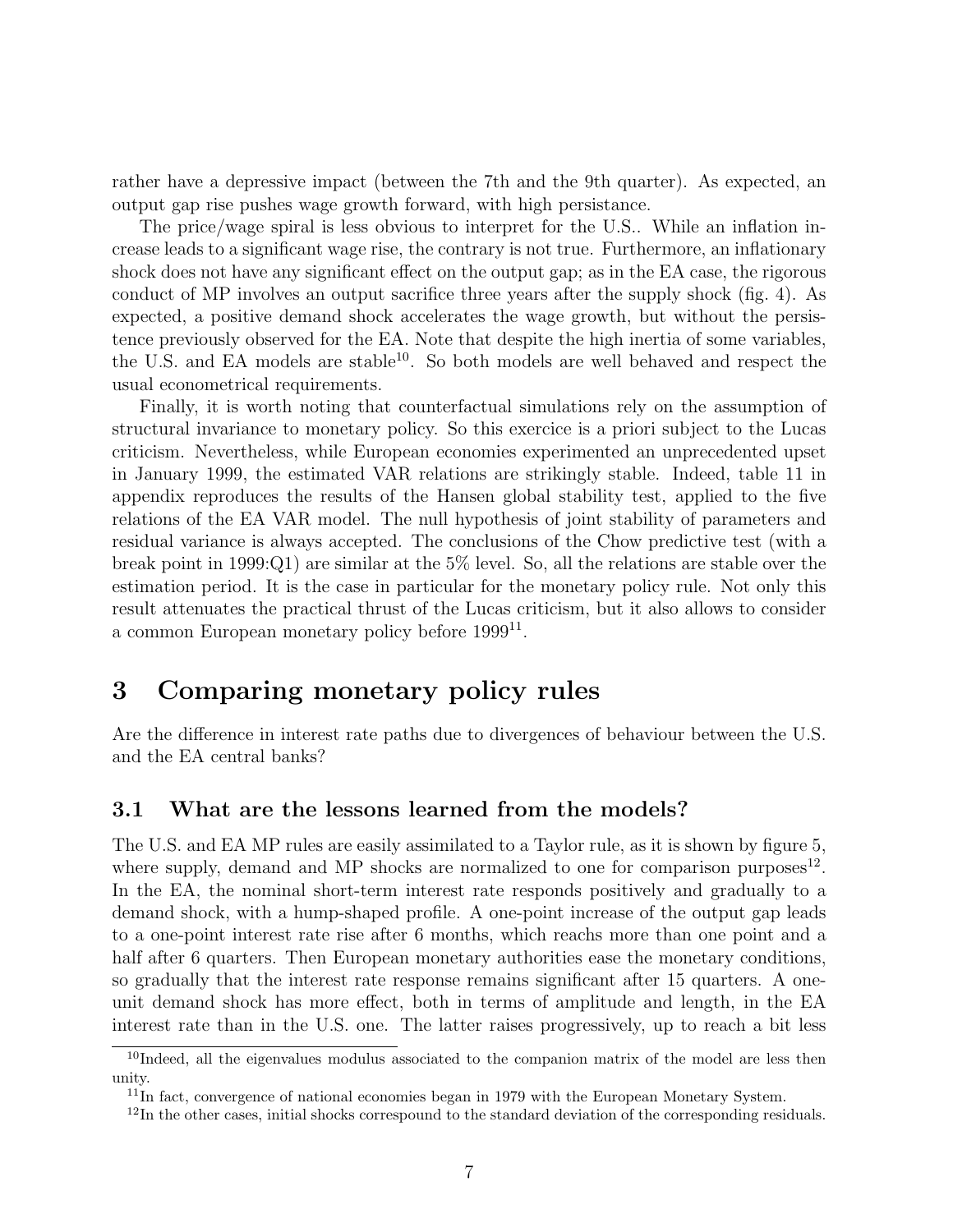than one point increase 6 quarters after the initial disturbance. But this response ceases to be significant after 10 quarters. In other words, the Fed's easing is more prompt, as if the U.S. authorities do not have to maintain a restrictive policy once the effects of the inflationary shock are ready to be curbed.

The response of the interest rate to a supply shock is quite similar in the two areas: a one-point increase of the inflation rate involves a gradual rise of interest rates (more than 1.2 points from one year). The easing is likewise gradual. The whole effect is absorbed after two years and a half.

Lastly, a MP shock induces an immediate surge of the European short-term interest rate, as would be the case with a more traditional augmented Taylor rule following an AR(2) partial adjustment process, and with a first autocorrelation coefficient greater than one<sup>13</sup>. As a second step, the interest rate converges overly gradually toward its equilibrium (still significant after 3 years), following a sine curve. Certainly, this over-reaction is also evident for the U.S.. But the U.S. interest rate converges more rapidly to the equilibrium. Indeed, its response is no longer significant after 10 quarters, whereas it is still after 15 quarters in the EA.

Table 1 dispays a measure of the adjustment speed of interest rate, defined as the share of its response after 6-months, one-year and two-years of its long-run effect<sup>14</sup>. The table clearly indicates that the european MP confronted with a demand shock induces a slower reaction than the U.S. policy. Whereas the European interest rate completes only 4.8% of its total evolution 6 months after the initial shock, the U.S. rate reachs 16% of its total adjustment. As a whole, the speed of convergence of the EA interest rate is three times lower during the first two years. So much that two years latter, the U.S. interest rate has almost reached its initial equilibrium, whereas the EA interest rate has only completed one third of its total adjustment. The EA interest rate persistence is equally outstanding in the case of discretionary MP shock. The U.S. interest rate evolves with a relative advance of about one to two years. Concretely, one year (two years) after the initial disturbance, the response of the EA interest rate stands for only 24% (36%) of its long term effects, against 54% (80%) for the U.S.. On the other hand, responses to supply shocks exhibit analogous convergence delays.

Figure 7 represents the estimated U.S. and EA interest rates and their respective MP shocks. Clearly, it suggests that the possible difference between actual interest rate paths can not be explained by differences about dicretionary stance. Indeed, table 9 confirms that this MP disturbances have the same variance in both areas<sup>15</sup>. Therefore, it is more relevant to focus on the difference of MP rules, instead of discretionary decisions, to find an explanation of the difference of interest rate variances.

<sup>&</sup>lt;sup>13</sup>See for instance the Fed's reaction function estimated by Clarida, Gali & Gertler (1998).

<sup>&</sup>lt;sup>14</sup>Noting  $\phi_{ij,t}$  the dynamic multiplier deriving from the VMA representation of a VAR model, it represents the effect of an innovation  $\varepsilon_j$  occurring at date t on the i<sup>th</sup> variable, observed in  $t + m$ . The measure of adjustment delay of the  $i^{th}$  variable submitted to an idiosyncratic shock is then given by :  $\sum_{t=0}^{m} |\phi_{ij,t}| / \sum_{t=0}^{\infty} |\phi_{ij,t}|$  with  $i = j$  and  $m = \{2, 4, 8\}$  quarters. For the denominator, the sum stops when  $\phi_{ii,t}$  is no longer significant.

<sup>15</sup>Moreover, table 3 points out that these series are correlated.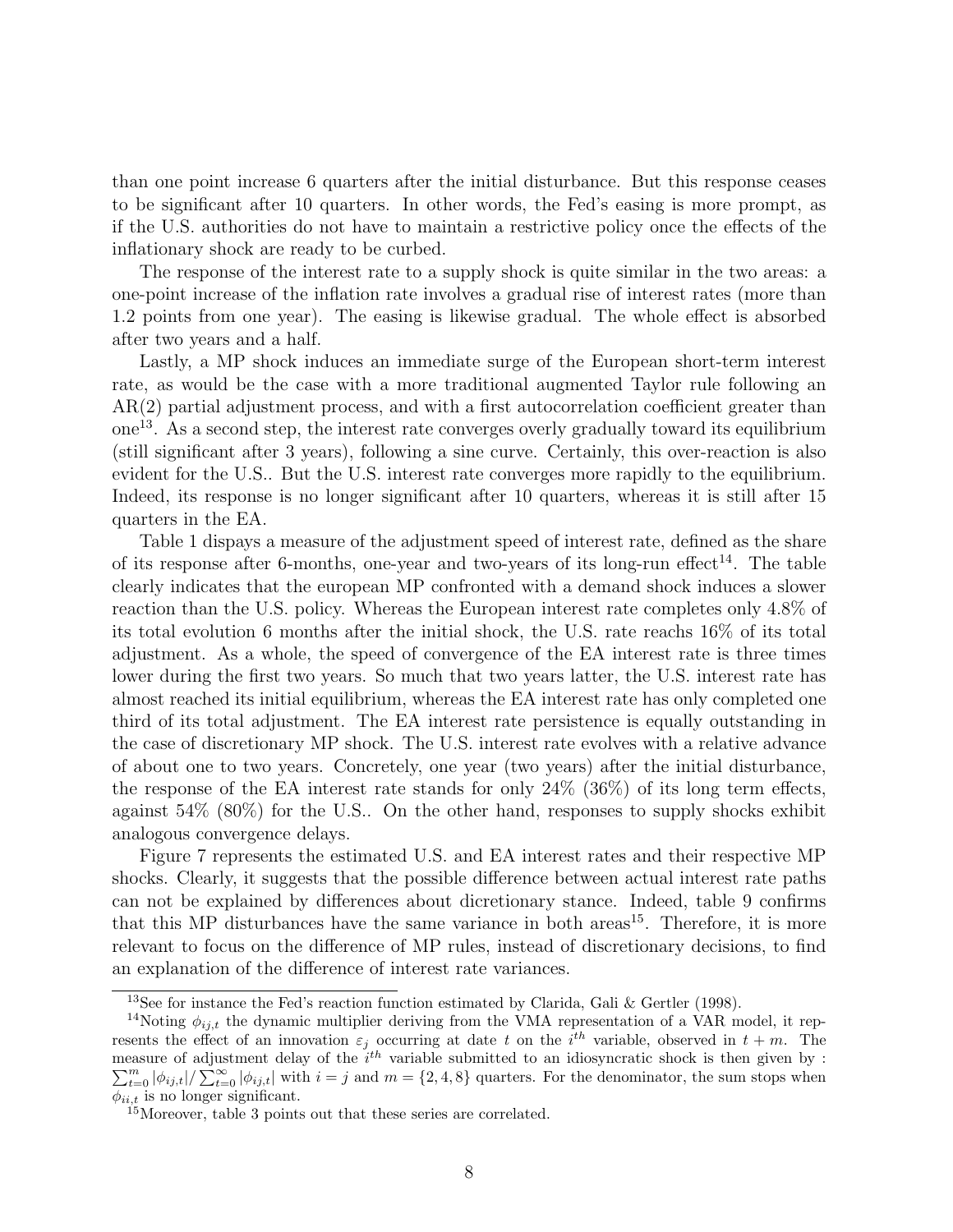|                              | euro area |        |         | United States |        |         |
|------------------------------|-----------|--------|---------|---------------|--------|---------|
| Reponse of interest rate     | 6 months  | 1 Year | 2 Years | 6 months      | 1 Year | 2 Years |
| to a shock on inflation      | $22\%$    | $40\%$ | 76%     | $22\%$        | $42\%$ | 75%     |
| to a shock on the output gap | 4.8%      | 12%    | 30%     | 16\%          | 41\%   | 92%     |
| to an idiosyncratic shock    | $16\%$    | 24\%   | 36\%    | 37%           | 54\%   | 80\%    |

Table 1: Speed of adjustment of the Interest rate

### 3.2 Counterfactual exercice on policy rules

In accordance with (1), we determine what would have been the EA interest rate if the European monetary authorities had followed the Fed's rule during the 1999-2005 period. As a whole, the results exhibited in table 2 lead to accept the equivalence of the EA and the U.S. MP rules in terms of interest rate volatility. There is only one ambiguity concerning the variance equality of the actual and the simulated (under European MP rule hypothesis) U.S. interest rate: equality is accepted at the 5% but rejected at the 10% level. Nevertheless, even if we conclude that the U.S. interest rate would have been less volatile with the EA MP rule, such a transposition does not enable the U.S. rate to come closer to the EA rate. Indeed, equality between the simulated U.S. rate and the EU rate is rejected. So MP rule differences do not explain the divergences of interest rate paths. If the European monetary authorities had followed the Fed's rule, they would not have appeared as more 'reactive'.

To be exhaustive about MP, we examine the differences due to MP shocks, according to (2). Logically, given the mean and variance equalities of these disturbances, the second part of table 2 indicates that the discretionary stance of monetary policies do not explain the observed divergence of interest rate paths. Consequently, if the U.S. and EA interest rates remain different despite analogous MP rules and MP shocks, the reasons for actual divergences are of structural and/or cyclical order(s).

### 4 Comparing Shocks

Is the larger inertia of the European monetary policy due to smaller and less frequent shocks? Figure 8 displays the shock series (supply, demand, labor, monetary policy) and their variance<sup>16</sup> over 1999-2005. Firstly, table 3 shows the correlations between the shocks of each area. It confirms the well known resultat that long-term interest rates are correlated, mainly because of international financial spillovers. Interestingly, we find that the financial globalization makes this correlation even higher for the last sub-period. Supply shocks are also strongly correlated, especially for the end of the period. Therefore, demand and labor shocks are the only potential explanation for different monetary policy stances<sup>17</sup>.

<sup>&</sup>lt;sup>16</sup>The persistence of shocks is not relevent in that matter since they are white noises.

<sup>&</sup>lt;sup>17</sup>Cross correlations do not modify this conclusion.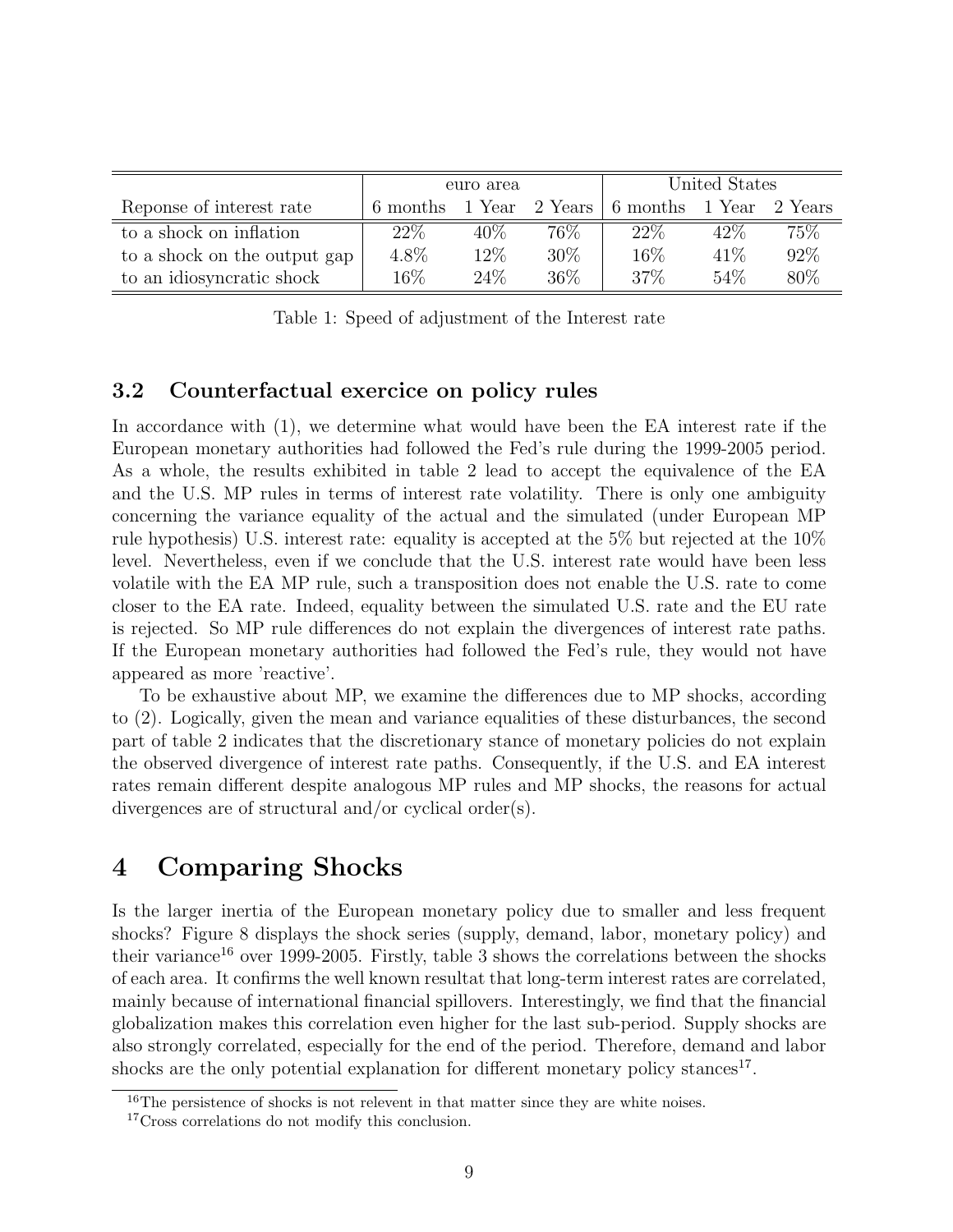| euro area with the Fed Monetary Policy Rule   |          |                            |  |  |  |
|-----------------------------------------------|----------|----------------------------|--|--|--|
| $1999:1 - 2005:4$                             |          | Variance Variance Equality |  |  |  |
| Actual EA interest rate                       | 0.92     | <b>YES</b>                 |  |  |  |
| Simulated EA interest rate                    | 0.90     | $(SL=0.47)$                |  |  |  |
| U.S. with the EA Monetary Policy Rule         |          |                            |  |  |  |
|                                               | Variance | Variance Equality          |  |  |  |
| Actual U.S. interest rate                     | 3.72     | YES / NO                   |  |  |  |
| Simulated U.S. interest rate                  | 2.11     | $(SL=0.07)$                |  |  |  |
| Actual EA interest rate                       | 0.92     | NO.                        |  |  |  |
| Simulated U.S. interest rate                  | 2.11     | $(SL=0.01)$                |  |  |  |
| euro area with the Fed Monetary Policy Shocks |          |                            |  |  |  |
|                                               |          | Variance Variance Equality |  |  |  |
| Actual EA interest rate                       | 0.92     | <b>YES</b>                 |  |  |  |
| Simulated EA interest rate                    | 0.69     | $(SL=0.22)$                |  |  |  |
| U.S. with the EA Monetary Policy Shocks       |          |                            |  |  |  |
|                                               |          | Variance Variance Equality |  |  |  |
| Actual U.S. interest rate                     | 3.72     | <b>YES</b>                 |  |  |  |
| Simulated U.S. interest rate                  | 3.99     | $(SL=0.42)$                |  |  |  |

Table 2: Tests on counterfactual interest rate series - Monetary Policy scenarios

| orr.      | ∽<br>$\check{ }$ | -<br>$\cup$ or | $\sim$<br>$\sim w$ .<br>$\vee w$ . | $\sim$<br>$-\pi$ .<br>$\backsim$ | $\cup$<br>ہ ب<br>1.1<br>$\mathbf{u}$ |
|-----------|------------------|----------------|------------------------------------|----------------------------------|--------------------------------------|
| 1985-2005 | $0.25***$        | J. 14          | $0.08\,$                           | $A 7$ ****                       | $\overline{1}$<br>∪.⊥                |
| 1999-2005 | $0.36**$         | ${)}.19$       | 16                                 | $0.56***$                        | בי ה<br>∪.∪⊥                         |

\*, \*\* : Rejection of the independence hypothesis at respectively 1 and 5% level.

Table 3: Correlation coefficients between historical shocks

Then historical decomposition enables to determine to what extent these shocks impact prices, the output gap, wages and interest rates. Graph 9 gives some details about the results for the 1999-2005 period. Each panel indicates the direction and the magnitude the shocks have on the endogeneous variable. In the two regions, the output gap is mainly affected by demand shocks. However, these latter lead to a lower output gap in the U.S. but higher in the euro area early 2000's. Conversely, the European output gap recently underwent adverse demand shocks while the U.S. output gap is positively affected by positive demand shocks. If we sort the other shocks by growing importance, we find labor shocks in the eurozone while they have virtually no effect in the U.S., where supply shocks are an important factor of output gap changes.

Similarly, wages are strongly impacted by demand shocks in the U.S.. As expected, positive demand shocks raise wages and vice versa. Labour shocks are the second determi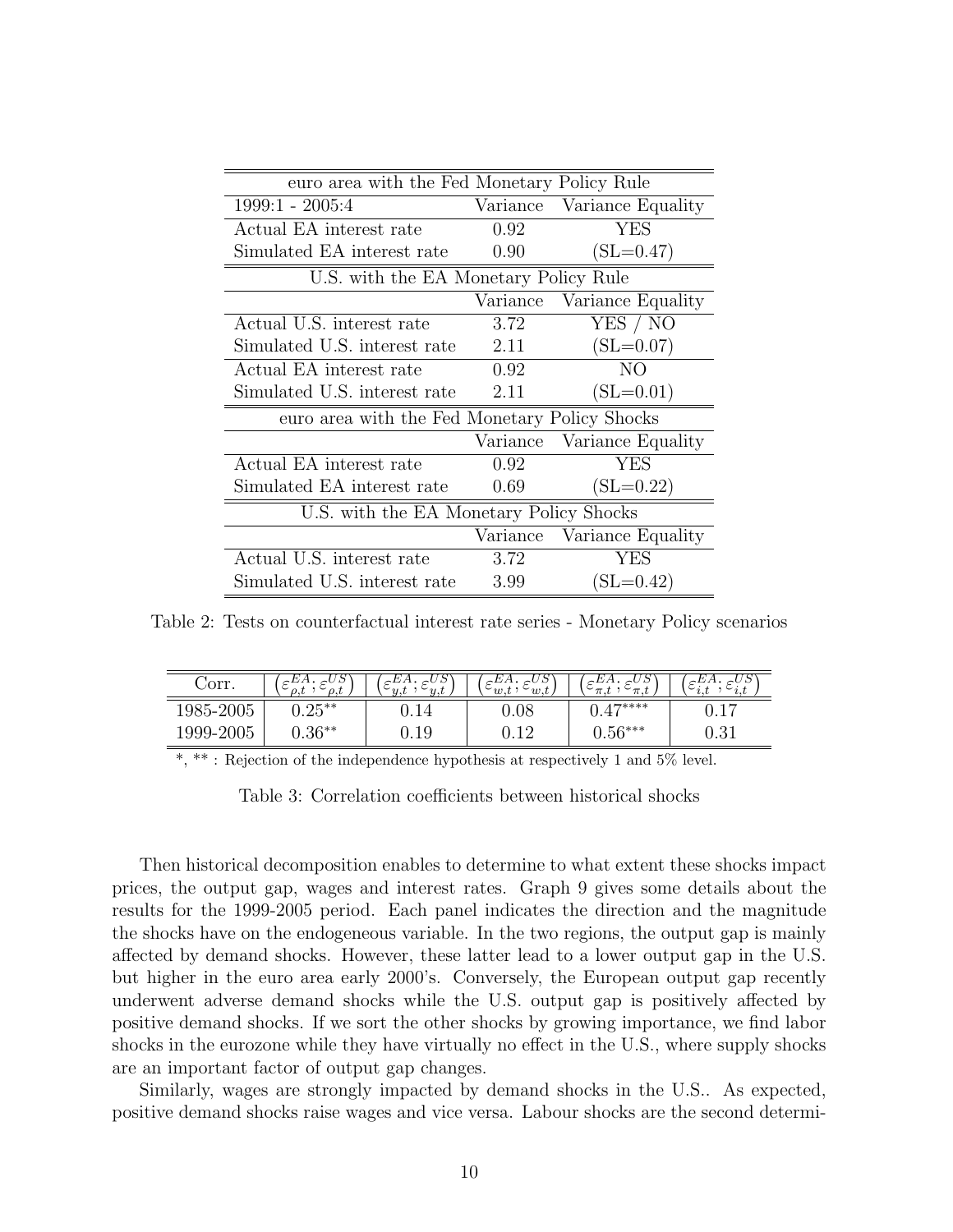nant of unexpected wage changes. Demand shocks also have a strong influence on wages in the eurosystem but to a lesser extent than labour shocks.

Between 1999 and 2005, demand shocks were the main determinants of higher inflationary pressures in the euro area as already mentionned by Christiano, Motto & Rostagno (2005b). But this effect was mitigated by labour shocks, as a result of all European reforms (to a more flexible labour market). Their very irregular contribtution of supply shocks also accounts for their weakness. Conversely, supply shocks (associated with demand shocks) in the U.S. are a major source of inflation changes. But in the 2000's, those two shocks had opposite effects and contributed to improve inflation stability. Labour shocks also played an important role, especially by lowering inflation at the end of the period.

Finally, supply and demand shocks are the main determinants of U.S. interest rates as expected in a Taylor rule framework. Since negative demand shocks cut output gap, inflation and wages between 2001 and 2004, there is no surprise that they also have a negative impact on the interest rate. Similarly, negative supply shocks tended to moderate the increase in interest rates. Demand shocks are also important to explain interest rate changes in the euro area (with a positive influence especially in the early 2000's). But supply shocks (except labour shocks) do not mitigate this impact because of their very small magnitude. This result fits with ECB's press releases which very mention labour market evolutions. The Fed does not seem to pay so much attention to labour market. In all cases, shocks or monetary surprises have a very small impact on endogeneous variables.

To sum up, it is hard to admitt that shocks are of the same nature in the two regions. And even if they are, they have opposite effects. We observed no coincidence between the contributions of each shocks for any endogeneous variables. On this issue, we share Sahuc & Smets (2007)'s conclusions and Trichet (2006)'s statements.

But still, such a difference can not explain the smaller volatility of the European interest rate. European shocks should be smaller or less volatile. And it is not the case according to variance equality tests reported in table 4. In accordance with figure 8, this table indicates that shocks on long-term interest rates, on inflation and on labor market<sup>18</sup> are significantly larger in the eurozone. Only demand shocks are slightly higher in the U.S. over 1999-2005, as already shown by Sahuc & Smets  $(2007)^{19}$ . Figure 8 however gives little evidence of a shock being favorable or not for a region. And obviously, these differences do not justify a stronger interest rate inertia (that is even the opposite). Eventually, as already mentionned table 9, only the equality of variances can not be rejected.

<sup>&</sup>lt;sup>18</sup>The magnitude of labour market shocks in Europe can be explained by the adjustements made in reaction to structural reforms. Since the early 1990's, all Europan countries have been promoting reforms aiming at reducing the labor costs of low-skilled jobs, increasing the labor supply with tax credits, reducing the legislation on employment protection, revising the conditions for unemployement benefits, changing the legislation on length of work, the centralization level of wage negociations and the minimum wage, not to mention the reforms on the pension system. Meanwhile, the U.S. experienced almost no reforms except the implementation of the Earned Income Tax Credit and a higher age before having irght to pension benefits in 2002.

<sup>&</sup>lt;sup>19</sup>Howerver we do not share Smets & Wouters (2005) conclusion: while they state that the euro area was more affected by negative supply shocks, the shocks we show here have the same variance in the two regions.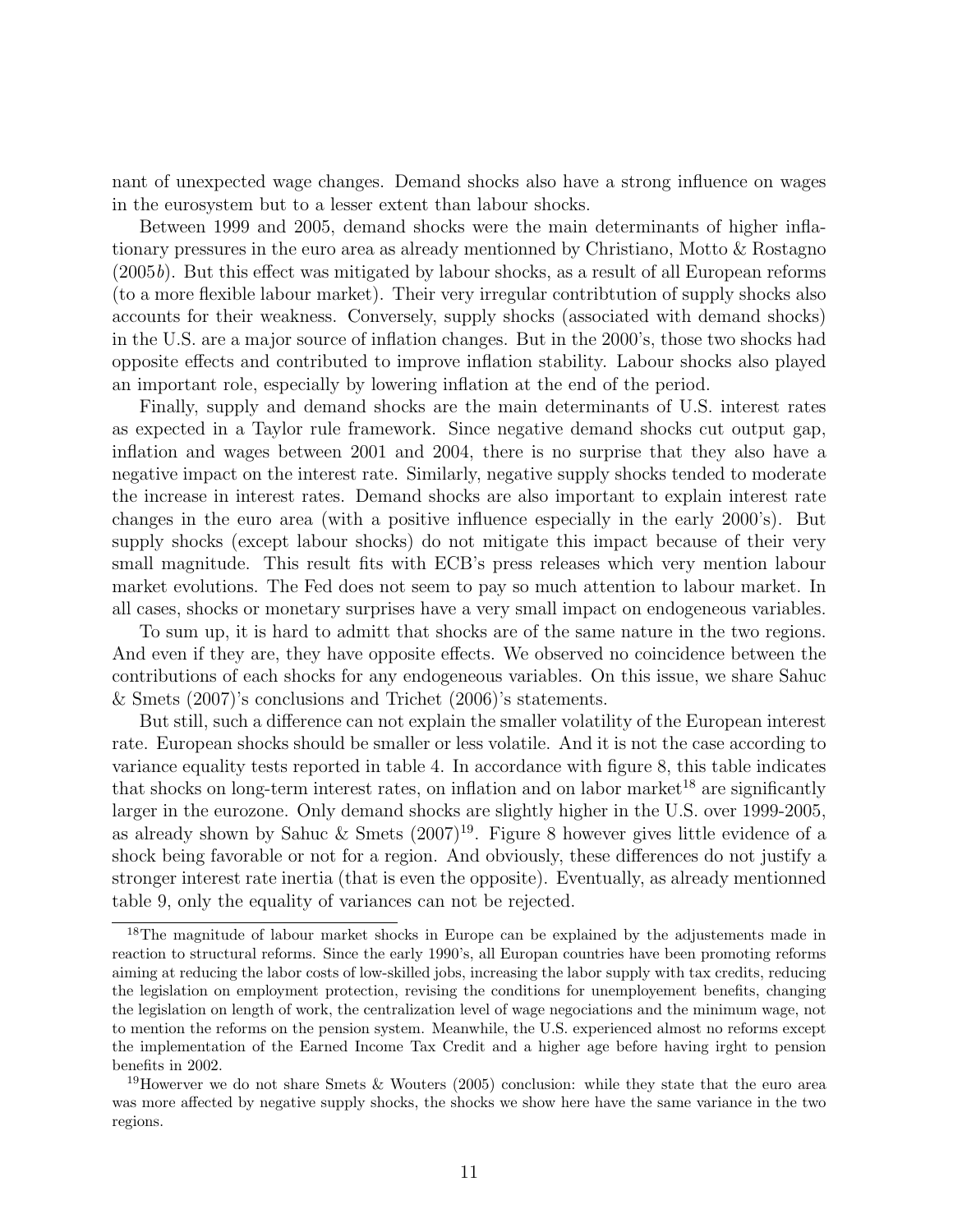|           | $\varepsilon^{EA}_{\rho,t}$<br>Var'<br>$\epsilon_{\rm s}^{\overline{U}\overline{S}}$<br>$\sqrt{ar}$<br>$\rho, t$ | $\varepsilon_{y,t}^{US}$<br>V ar (<br>$E^A$<br>Var<br>$\epsilon_{y,t}$ | E A<br>ar<br>$\varepsilon_{w,t}$<br>$_{\varepsilon}US$<br>Var<br>$\circ_{w,t}$ | $\varepsilon_{\pi,t}^{EA}$<br>V arl<br>$\varepsilon_{\pi,t}^{US}$<br>ar | $\epsilon_{i,t}^{EA}$<br>V ar<br>$\epsilon^{US}_{i,t}$<br>Var |
|-----------|------------------------------------------------------------------------------------------------------------------|------------------------------------------------------------------------|--------------------------------------------------------------------------------|-------------------------------------------------------------------------|---------------------------------------------------------------|
| 1985-2005 | $53***$<br>3,                                                                                                    | 15                                                                     | $7.26***$                                                                      | $71***$                                                                 | $1.59^*$                                                      |
| 1999-2005 | $6.61***$                                                                                                        | $.61*$                                                                 | $4.94***$                                                                      | $6.91***$                                                               | .23<br>$\boldsymbol{a}$                                       |

\*, \*\*\* : Rejection of the null hypothesis of variance equality at respectively 10, 5 and 1% level. (a) corresponds to  $V\left(\varepsilon_{i,t}^{US}\right)/V\left(\varepsilon_{i,t}^{EA}\right)$ .

Table 4: Tests of Variance equality

The shock series should not be able to explain the differences in interest rate volatility between the two regions. The results of conterfactual simulations based on equation (3), summarized in table 5, confirm these results. If European shocks would have been equal to U.S. ones, the European interest rate would have not be different of its actual value. Besides, we find that the U.S. interest rate would have been even more volatile if they had been determined by the same shocks as in Europe. Everything happens as if the U.S. was more sensitive to shocks than the euro area. Both regions do not similarly respond to shocks. So the interest rate differencial must stem from structural differences.

| euro Area with the U.S. Shocks |      |                            |  |  |  |
|--------------------------------|------|----------------------------|--|--|--|
| $1999:1 - 2005:4$              |      | Variance Variance Equality |  |  |  |
| Actual EA interest rate        | 0.92 | <b>YES</b>                 |  |  |  |
| Simulated EA interest rate     | 1.21 | $(SL=0.24)$                |  |  |  |
| U.S. with the EA Shocks        |      |                            |  |  |  |
| $1999:1 - 2005:4$              |      | Variance Variance Equality |  |  |  |
| Actual U.S. interest rate      | 3.72 | NO.                        |  |  |  |
| Simulated U.S. interest rate   | 18.8 | $(SL=0.00)$                |  |  |  |

Table 5: Tests on counterfactual interest rate series - Shocks scenario

### 5 Comparing economic structures

#### 5.1 Counterfactual exercice on economic structures

Firstly, figure 6 enables to compare the inertia degree of the two regions through the responses of real variables to idiosyncratic shocks. Table 6 offers a measure of this adjustment speed.

In the euro area, subsequently to a cost-push supply shock, inflation returns to the equilibrium level (or has no more significant fluctuations) after seven quarters. As shown in table 6, the inflation dynamics is more viscous in the short run in the euro area than in the U.S.. A shock on the European labor market has a strongly persistent effect on wages.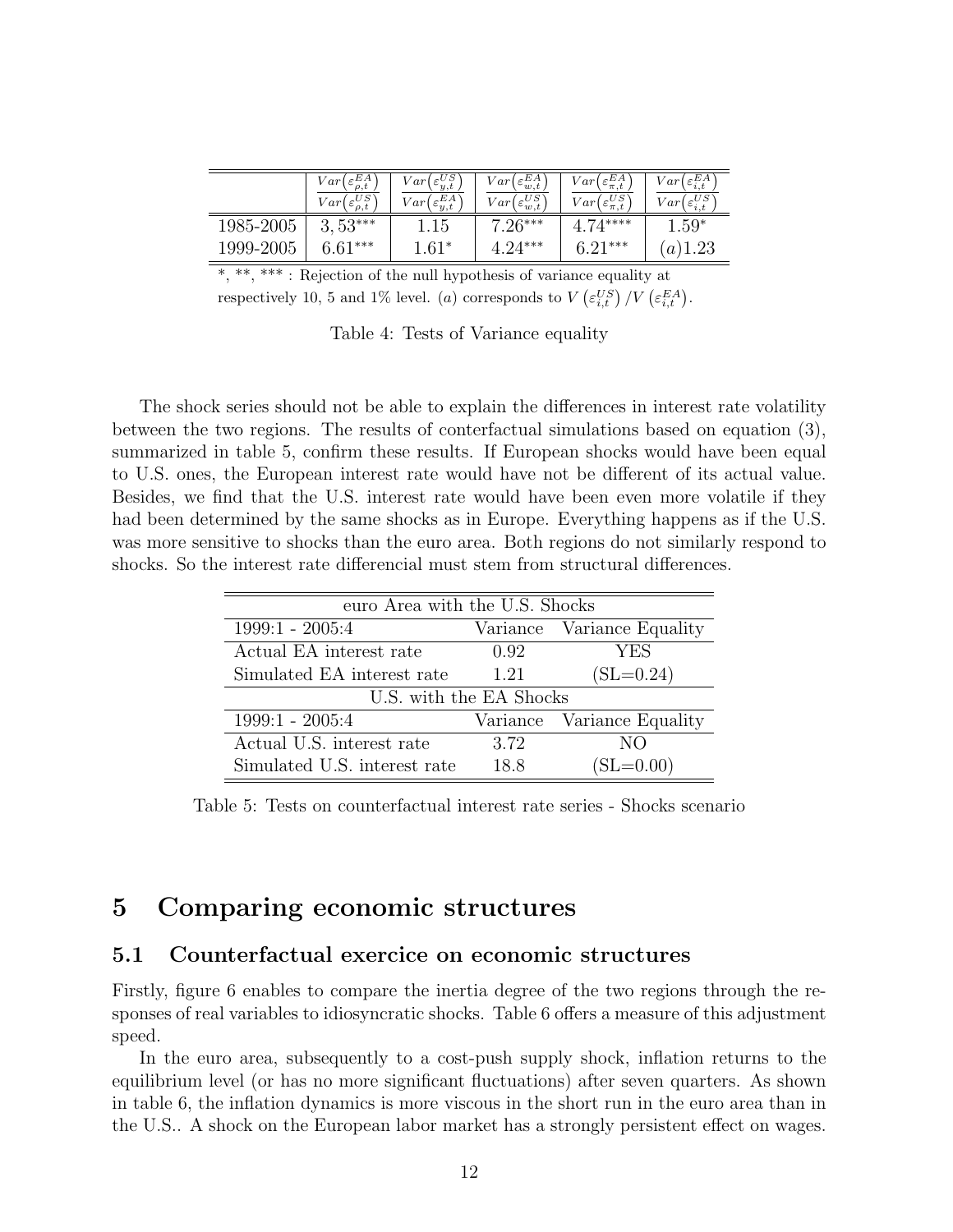|                           | euro Area |        |         | United States |        |         |
|---------------------------|-----------|--------|---------|---------------|--------|---------|
| Reponse of                | 6 months  | 1 Year | 2 Years | 6 months      | 1 Year | 2 Years |
| $\pi$ to a shock on $\pi$ | 62\%      | 81\%   | $100\%$ | 49\%          | 79\%   | $100\%$ |
| $y$ to a shock on $y$     | 24\%      | 43\%   | 72\%    | 35%           | 57%    | 75%     |
| w to a shock on $w$       | 27%       | 36\%   | 54\%    | 53%           | 65\%   | 80\%    |

Table 6: Speed of adjustment of inflation  $(\pi)$ , output gap  $(y)$  and wages  $(w)$ 

It takes about two years for the wage impulse function to be cut by half in the Euroland. The wage growth is the most viscous variable of the system. Conversely, such a shock is quickly absorbed by the U.S. labor market (where more than half of the total effect is absorbed in the first six months, compared to only a fourth in the euro area). Finally, in the short run (until two years), the output gap has a weaker persistence in the euro area (24% of the total effect is reached within six months and 43% after a year) than in the U.S. (respectively 35 and 57%).

The counterfactual experience consists in simulating an European interest rate between 1995 and 2005 if, everything else equals, the European structure had been equal to the U.S. one (see relation (4)). Results are given in table 7. First, the European interest rate has a significantly higher variance under the U.S. structure than the effective European rate (3.68 against 0.92). The variance equality test even shows that the simulated European interest rate is statistically equivalent to the U.S. one (the null hypothesis of variance equality is accepted with 22% p-value). European inflation and output gap would also be more volatile if U.S. and European structures would match. The same results emerge in the U.S. case: the simulated interest rate with the European structure has a significantly lower variance than the effective rate (1.5 against 3.72). Furthermore, the variance equality between this simulated rate and the European effective rate is accepted (the p-value is equal to 10%). Finally, with the European structure, the variances of the U.S. output gap and inflation are significantly lower.

Therefore, differences in structure explain a large part of the differences in interest rate volatilities between the two regions. This result is in contradiction with previous studies. And yet, although the euro area itself is made of countries with quite dissimilar structures, it is not difficult to show that it differs from the United States if we consider the structure of financial and production sector, the price rigidity and the labor market.

### 5.2 Some key features about structural divergences

First, table 12 gives an insight on differences in financing structure. Direct financing is prevalent in the U.S. where the ratio of outstanding debt securities to GDP is four to five times higher than in the Eurosystem. European private bond outstandings hardly represent 2% of total financing of private companies but 25% of the GDP in the U.S. Another evidence lies in the market capitalisation which is twice as high as in the U.S..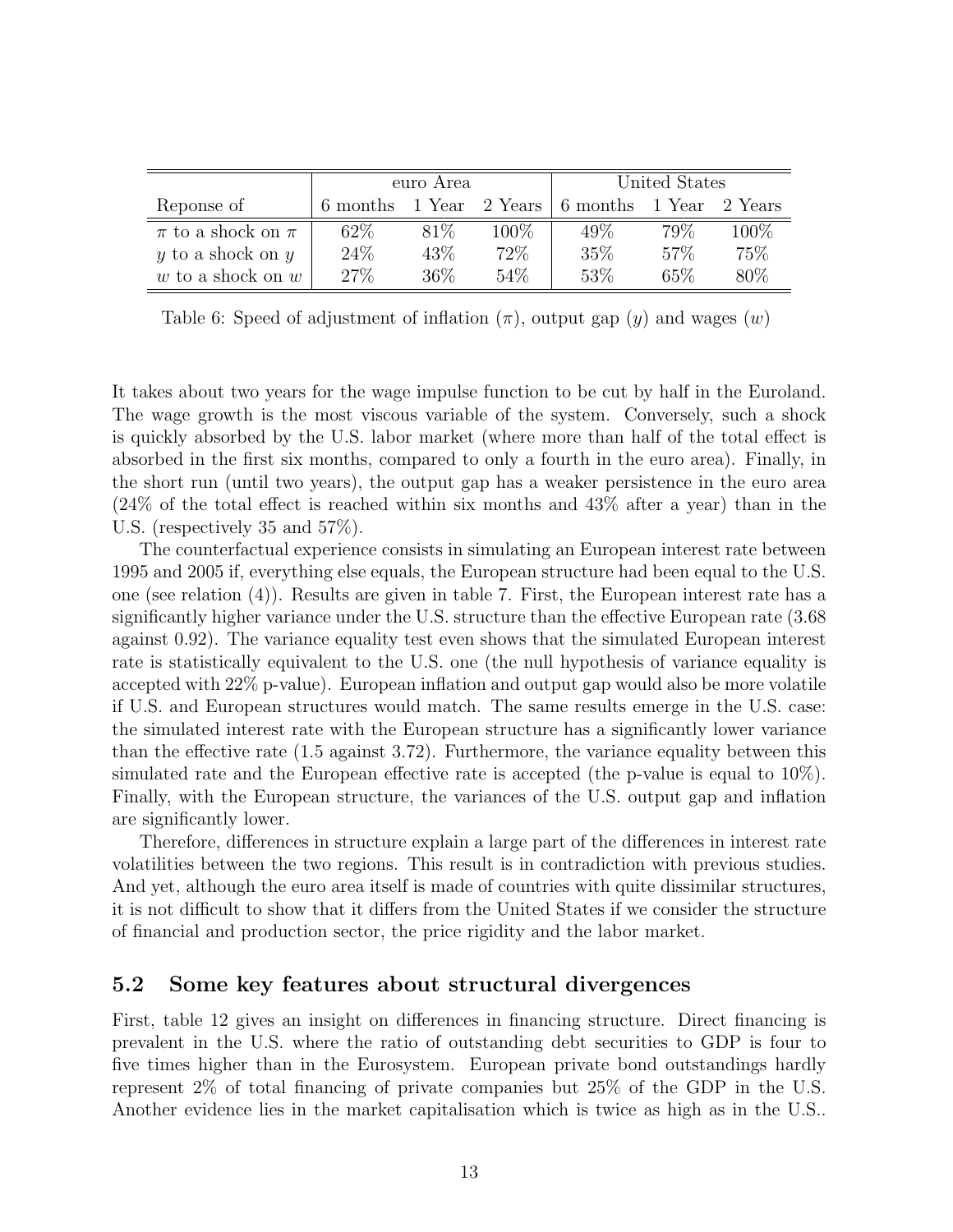| euro area with the U.S. Structure |                   |                   |  |  |  |  |
|-----------------------------------|-------------------|-------------------|--|--|--|--|
| $1999:1 - 2005:4$                 | $\bar{V}$ ariance | Variance Equality |  |  |  |  |
| Actual EA interest rate           | 0.92              | NO                |  |  |  |  |
| Simulated EA interest rate        | 3.68              | $(SL=0.05)$       |  |  |  |  |
|                                   | Variance          | Variance Equality |  |  |  |  |
| Actual EA output gap              | 1.02              | N <sub>O</sub>    |  |  |  |  |
| Simulated EA output gap           | 9.45              | $(SL=0.00)$       |  |  |  |  |
|                                   | Variance          | Variance Equality |  |  |  |  |
| Actual EA inflation               | 0.76              | NO                |  |  |  |  |
| Simulated EA inflation            | 3.99              | $(SL=0.00)$       |  |  |  |  |
| Simulated EA output gap           | 9.45              | $(SL=0.00)$       |  |  |  |  |
|                                   | Variance          | Variance Equality |  |  |  |  |
| Actual U.S. interest rate         | 3.72              | <b>YES</b>        |  |  |  |  |
| Simulated EA interest rate        | 3.68              | $(SL=0.00)$       |  |  |  |  |
| U.S. with the EA Structure        |                   |                   |  |  |  |  |
|                                   | Variance          | Variance Equality |  |  |  |  |
| Actual U.S. interest rate         | 3.72              | NO                |  |  |  |  |
| Simulated U.S. interest rate      | 1.50              | $(SL=0.00)$       |  |  |  |  |
|                                   | Variance          | Variance Equality |  |  |  |  |
| Actual U.S. output gap            | 2.91              | N <sub>O</sub>    |  |  |  |  |
| Simulated U.S. output gap         | 0.76              | $(SL=0.00)$       |  |  |  |  |
|                                   | Variance          | Variance Equality |  |  |  |  |
| Actual U.S. inflation             | 0.53              | N <sub>O</sub>    |  |  |  |  |
| Simulated U.S. inflation          | 0.25              | $(SL=0.02)$       |  |  |  |  |
|                                   | Variance          | Variance Equality |  |  |  |  |
| Actual EA interest rate           | 0.92              | <b>YES</b>        |  |  |  |  |
| Simulated U.S. interest rate      | 1.50              | $(SL=0.10)$       |  |  |  |  |

Table 7: Tests on counterfactual interest rate series - Structural scenario

European companies resort to indirect financing more frequently. Bank loans represent 42.6% of GDP in Europe and only 9.6% in the U.S. The importance of banks can be illustrated by the ratio of bank assets to GDP which is three times higher in Europe. One can count 0.55 bank branch for 1000 inhabitants in Europe and only 0.29 in the U.S. Also, the European banking system is caracterized by weak local competition and cross subsidies between services that prevent specialized companies to offer competitive services. Besides the euro area has a higher proportion of small companies that are particularly exposed to changing credit conditions (see last part of table 12). The U.S. is caracterized by a high proportion of variable interest rate loans and refinancing operations are more frequent, up to three fourth of new loans (Sellon (2002)). Conversely, in the euro area, loans are mainly based on fixed interest rates (except in Spain, Portugal and Finland). Besides, a large part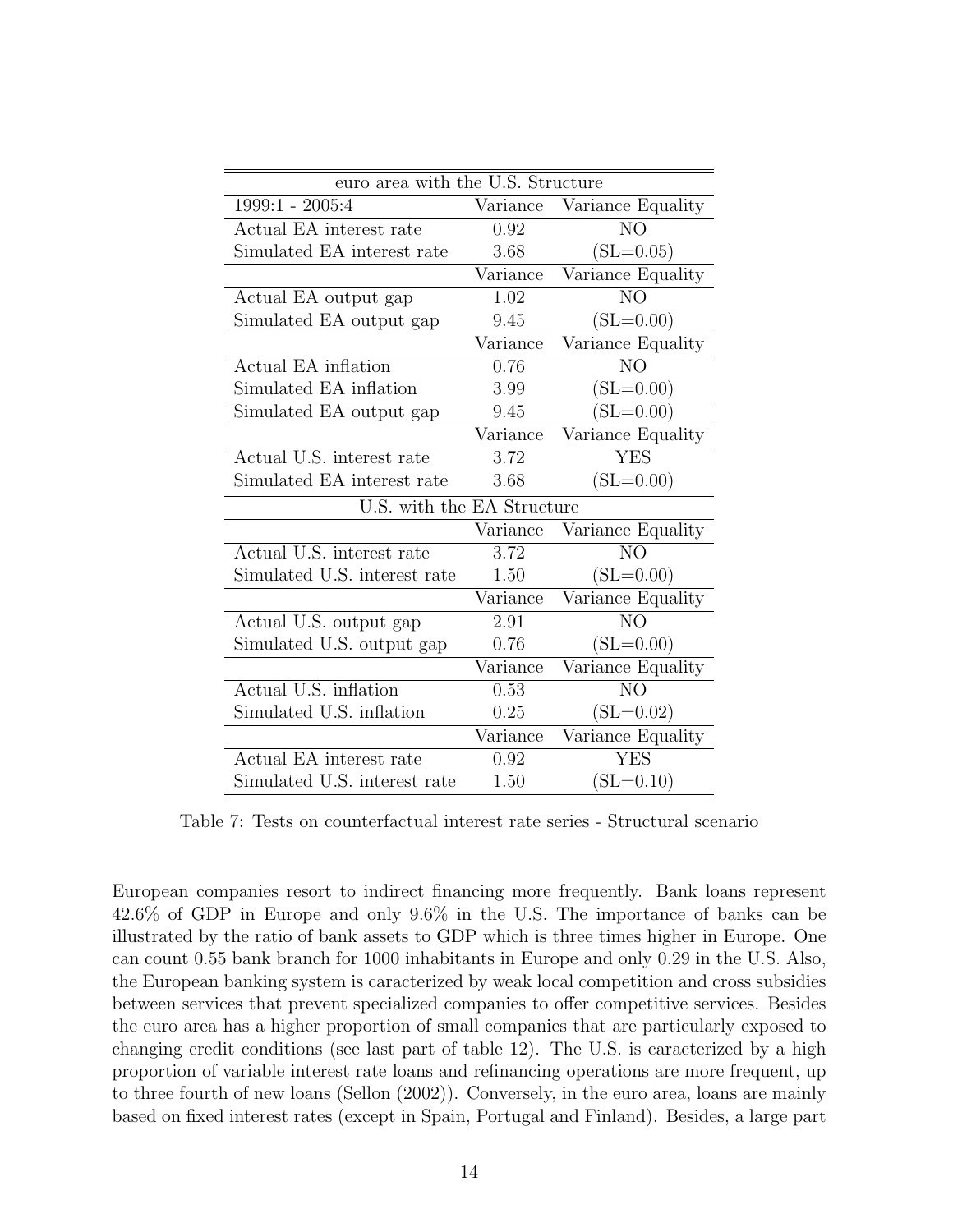of household savings and banks' resources are made of regulated vehicles whose returns do not necessarily follow the money market interest rates.

These differences must have an impact on monetary policy transmission mechanisms. The easier substitution between corporate financings and the more frequent changes of credit conditions make the transmission of monetary impulses faster in the U.S. Finally, because of the differences described above, the monetary policy is supposed to have a stronger influence on investment (through the credit chanel) in Europe but on consumption in the U.S. where the household indebtness has reached an unprecedent level (74% on average over 1985-2005) and where credit conditions can be easily renegociated.

The production structures are also very different, as shown by table 13. According to the computations of output gaps, potential growth tends to incrase in the U.S. (from 3.03% to 3.15% between 1990 and 2005) while it slowed down in Europe from 2.53 to 1.70%<sup>20</sup>. R&D investments offer an explanation for such differences since they represent a much lower share of GDP in Europe even we take into account R&D from public sector. Noteworthy, U.S. companies hire more researchers than European ones by a factor from 2 to 6. Obviously, this has an impact on innovation and production capabilities of firms. There is therefore no surprise that the diversification of high-tech exports is stronger in the U.S. than France, Italy and Germany. The last rows of table 13 indicate that European businesses have a slower development path: four years after its creation, the number of employees in a U.S. company has more than doubled. In France, Germany and Italy, the growth is more modest and does not exceed 30%. Furthermore, the gap keeps on widening after seven years. More generally, in accordance with a liberal market economy (LMEs) in the sense of Hall & Soskice (2001), the United States is characterized by a non-regulated product market. At the opposite, continental European countries, classified as coordinated market economies (CMEs), are more regulated. This implies less competitive pressures, and makes these economies less reactive to shocks (Nicoletti, Scarpetta & Boylaud (2000)). Consequently, supply inertia is certainly higher in Europe.

Price settings - an other important issue for monetary policy - also differ between the two regions. Table 14 gives Alvarez & Al. (2005)'s results in a micro-founded analysis framework. On average, only 15% of prices are revised each month in Europe against 25% in the U.S. A price remains constant for four to five quarters in Europe whereas only two in the U.S. Beyond that, the euro area is characterized by a susbtantial degree of heterogenity in the frequency of price changes across products: 95% of products keep the same price for one to thirty-two months in Europe, compared to one to twenty-two in the U.S.<sup>21</sup>. Whatever the product category considered, prices are far more inertial in Europe than in the U.S. Like Gali, Gertler & Lopez-Salido (2001)'s results on Phillips curve, macroeconomic models must reflect this stronger inertia of European prices. Note that this is precisely what is shown for the short term in table 6.

Differences on labor market are even more obvious. Table 15 shows that the employment and activity rates is 10% higher on average in the U.S. than in Europe. Labor force and

 ${}^{20}\text{OFCE}$  (2006) finds exactly the same numbers.

<sup>&</sup>lt;sup>21</sup>See Bils & Klenow (2004) for the U.S.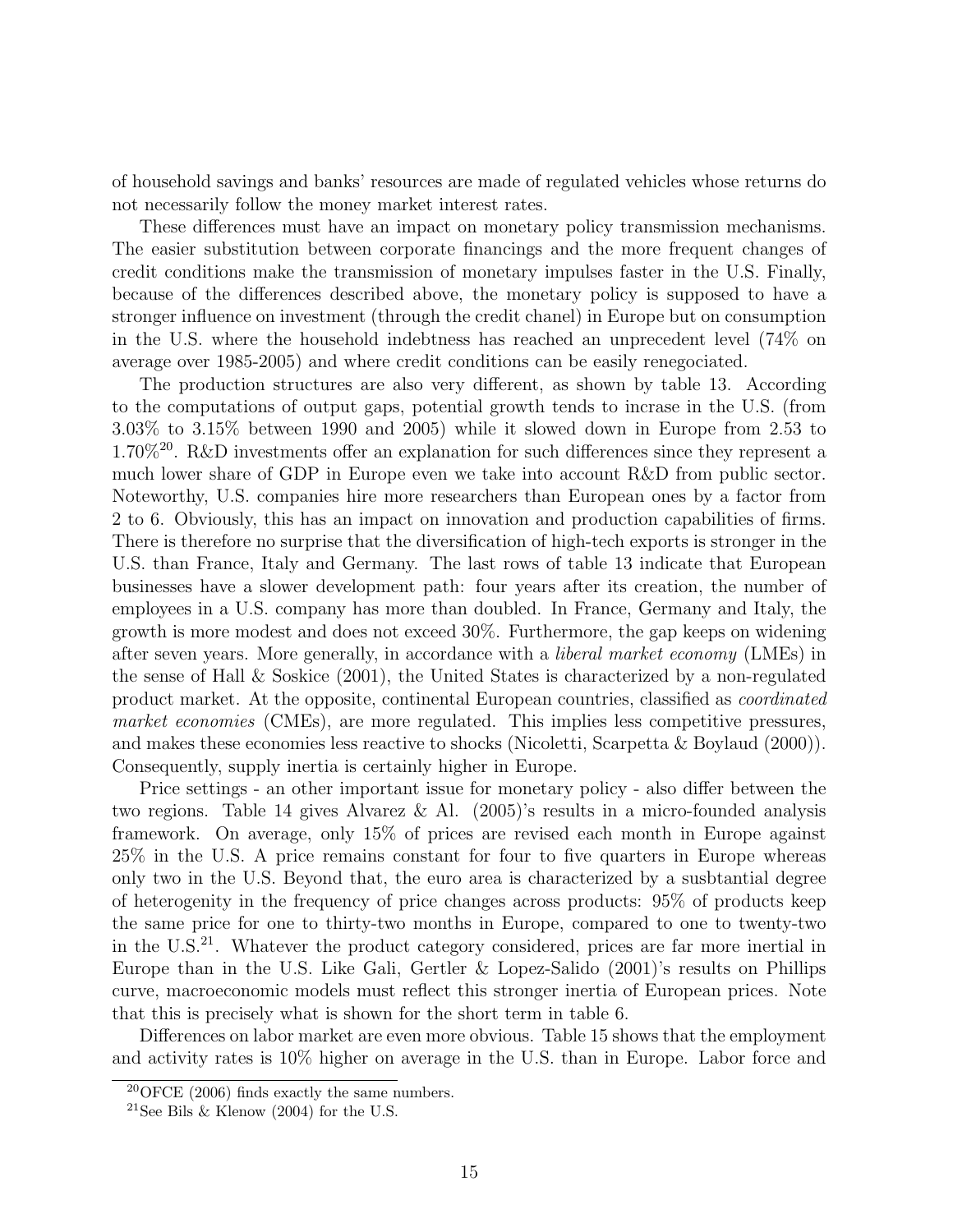labor productivity growths are also higher in the U.S.. Furthermore, the unemployment rate reaches 9% on average in Europe over 1985-2005 but only 5.8% in the U.S. Whereas the U.S. unemployment rate is close to the NAIRU (5.6%), the European one is rather far (7.7%). European inflation is then less exposed to labor market pressures. Nevertheless, focusing on institutional features, one notes that the unionization rate and the proportion of employees under a collective agreement are higher on average in Europe. Following the updated classification<sup>22</sup> of the very influent contribution by Calmfors & Driffill (1988), some European coutries have a centralized wage bargainning system (Austria, Belgium, Finland) while Ireland is fairly centralized and all others are *intermediaries economies* (bargainning is made by industries). Both for the coordination between employer association and trade unions, and the weight of trade unions, the U.S. has a decentralized wage setting (mainly at the level of individual firms). According to Calmfors & Driffill (1988)'s conclusions, a decentralized wage setting (as in the U.S.) leads to more restrained wages because if the wage bargainning takes place at the firm level, the competition and some other subsitute products reduce the incitation for the company to transfer wage increases into higher prices. Then, trade unions internalize that employment is the only adjustment variable. Conversely, in an intermediate system (as in Europe), increases in wages can be more easily transmitted to prices since all prices of a same industry are concerned (competition plays no role). Thus, in the euro area, the market power of trade unions exists but their concentration is too weak for the inflation risk to be internalized in their objectives and claims. Finally, firing procedures and costs are very low in the U.S. and represent no constraints when compared with European standards (see last part of table 15). Thus, generally speaking, wage bargainning, the degree of employment protection, the size of replacement incomes and economic policies have very little in common between the two regions. It is therefore obvious that rigidity factors are more important on the European labor market (Siebert (1997)).

While the CME/LME classification is somewhat restrictive for several intermediate countries (like the Netherland and Ireland for instance), it is likely to characterize the differences of interest rate movements between the EA and the U.S.. This overview strengthens the conclusions of the counterfactual simulations.

# 6 Assessment and exercice on central banks preferences

Figure 10 represents the interest rate paths implied by the various scenarios considered. It is clear that the difference of interest volatility between the U.S. and the EA is mainly explained by differences of structures. The scenario in which European monetary authorities conduct their policy with the U.S. structures (everything else being equal) is the only case in which the variance of the European interest rate is comparable to the variance of the

<sup>22</sup>See OECD (1997).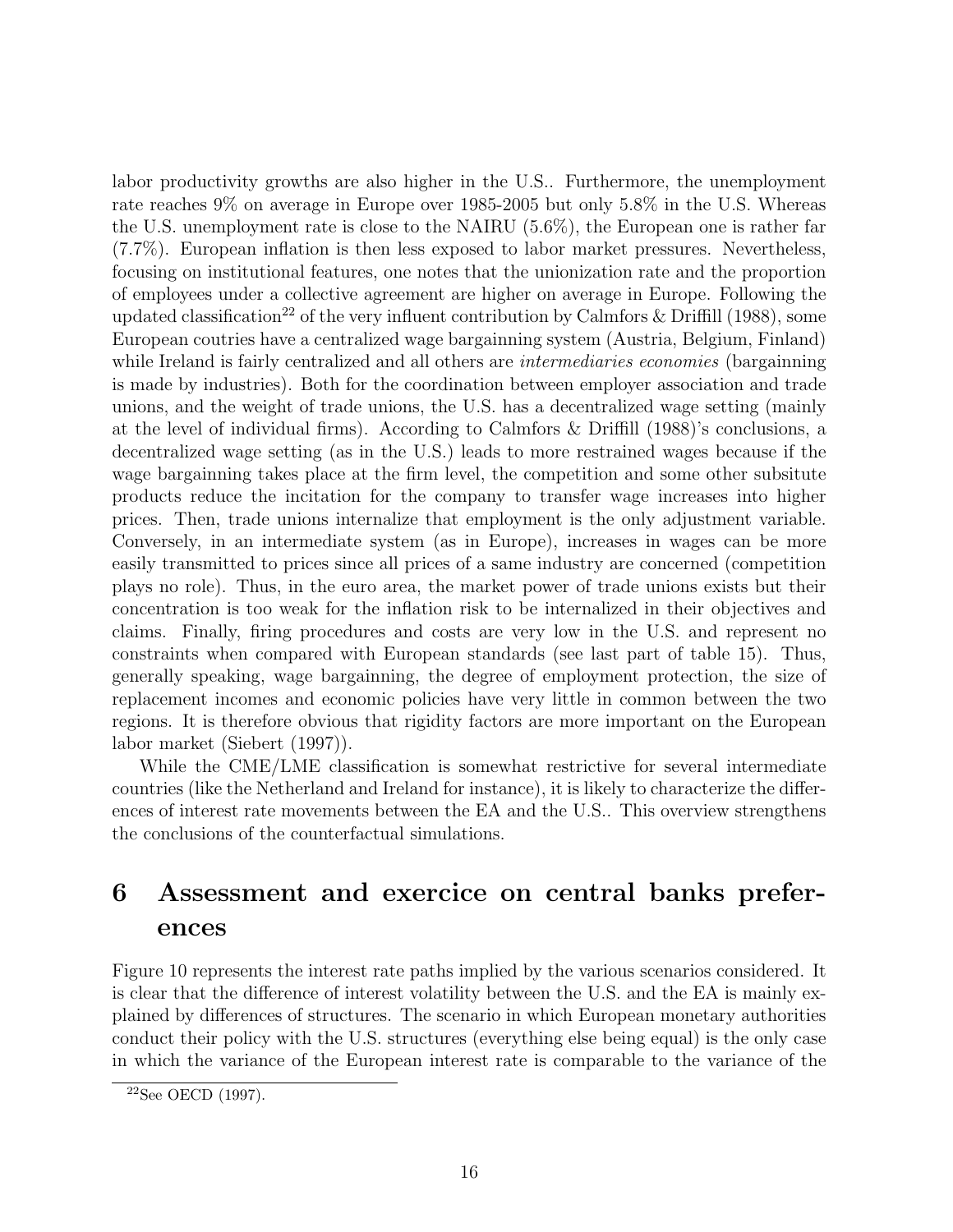U.S. rate<sup>23</sup>. On the contrary, the differences between the simulated and the actual interest rates are not significant in average when shocks or monetary policy rules are switched.

Assuming that central banks behave optimally, it can be theoretically demonstrated that their (estimated) monetary policy rule responds to the optimization of an objective function, subject to a given structural model and variance of shocks. Accordingly, it is not because monetary policy rules can not explain the difference in volatility that European and U.S. central banks have the same policy preferences. Constraints are not the same, in particular concerning the economic structures, as we have seen. In this way, the last exercice consists in determining the preference parameters of policymakers. This task is difficult to conceive for the euro area, as monetary policy was firstly national (how aggregating the national preference parameters?) then commonly conducted (on a consensus basis), whereas the model is estimated for the 1985-2005 period. On the other hand, it is possible to reveal the deep preference parameters of the Fed, then to apply them to the Euroland to determine the implied optimal monetary policy rule. Would the European interest rate be more volatile?

The following method is implemented. We assume the Fed had to minimize the following usual quadratic loss function for objective, where  $\lambda_y$  and  $\lambda_i$  represent respectively the preference parameter for output and interest rate variabilities:

$$
Loss_t = \lambda_y Var(y_t) + (1 - \lambda_y) Var(\pi_t) + \lambda_i Var(i_t - i_{t-1})
$$
\n(6)

subject to a given structural model  $Z_t = \Phi Z_{t-1} + U_t$ , a variance-covariance matrix M associated to the innovation vector U, and a monetary policy rule  $i_t = f(X)$ . It can be demonstrated, following Svensson (1998) and Ball (1997) that the unconditional contemporaneous covariance matrix of  $Z$ , noted  $V$  is given in vector form by:

$$
Vec(V) = [I - \Phi \otimes \Phi]^{-1} \, Vec(M) \tag{7}
$$

So, the optimal monetary policy rule is given by the parameters of the vector  $f$  that minimize the weighted sum - based on the given preference parameters  $(\lambda_y, \lambda_i)$  - of the unconditional variances for the inflation rate, the output gap and the interest rate. These variances appear in  $Vec(V)$ , following (7).

This robust method can be used to reveal the U.S. preference parameters. To make the algorithm optimisation tractable, we reduce the previous U.S. model to three main variables: interest rate, inflation and output gap. This also allows to concentrate on the main usual targets of monetary policy rules. We note  $i$  the interest rate deduced from the U.S. estimated monetary policy rule (monetary policy shocks are ruled out). The effective preference parameters of the Fed,  $(\lambda_y^*, \lambda_i^*)$ , are those that allow to determine a monetary policy rule yielding an 'optimal' interest rate  $\hat{i}^*$  which is the nearest to the estimated rate  $i$ . The optimization program is then given by:

<sup>&</sup>lt;sup>23</sup>In this case, the difference of level is in large part explained by the higher U.S. initial conditions used to start the simulation.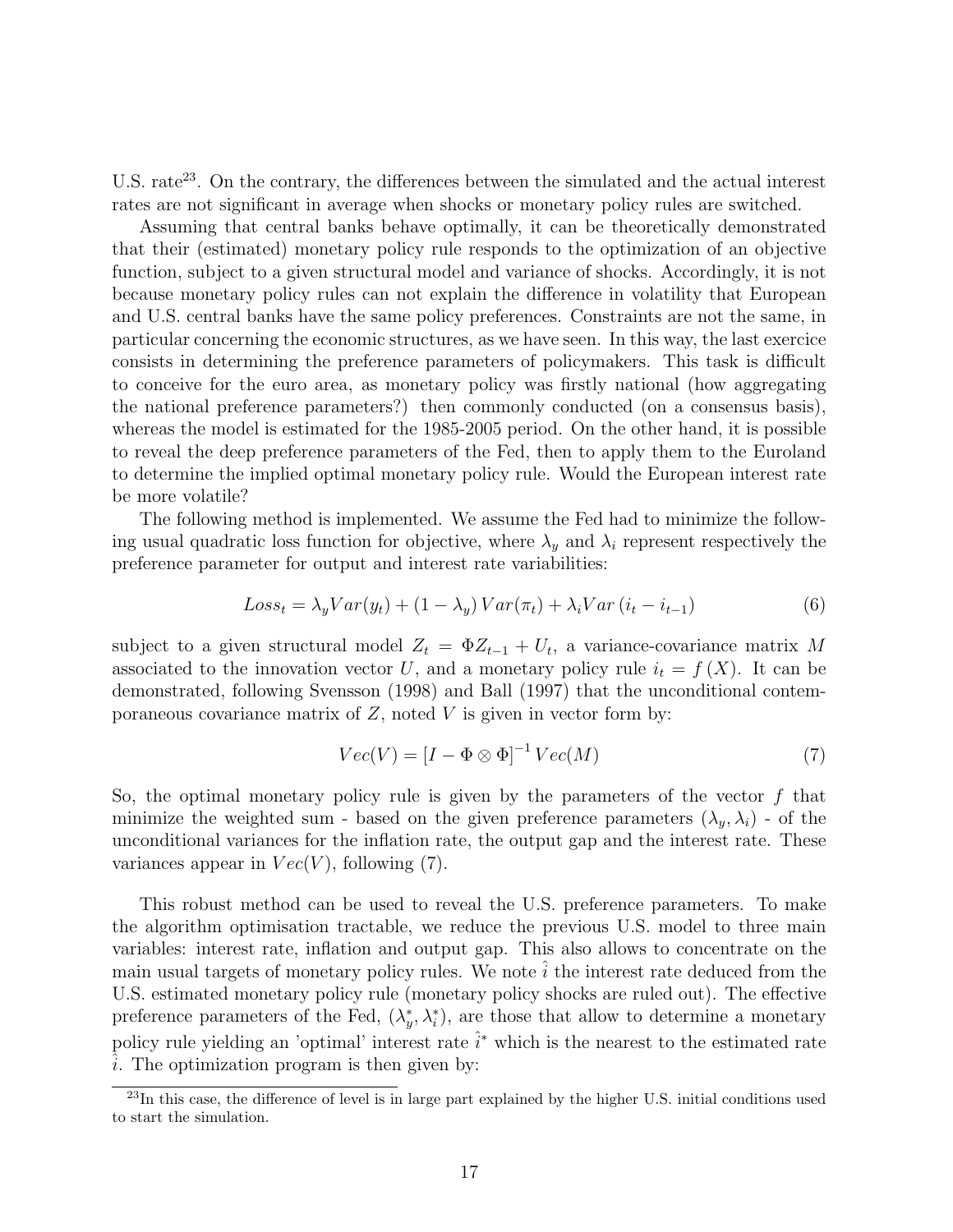$$
\begin{cases}\n\lim_{\{\lambda_y,\lambda_i\}} \text{distance} = \sum_{t=0}^{N} \left[ \hat{i}_t^* \left( \lambda_y, \lambda_i \right) - \hat{i}_t \right]^2 \\
\text{with} \quad \hat{i}_t^* = f^* Z \quad \text{such as} \quad \lim_{\{f^*\}} L = \lambda_y Var(y_t) + (1 - \lambda_y) Var(\pi_t) + \lambda_i Var(\Delta i_t) \\
\text{with} \quad Z_t = \Phi[f(\lambda_y, \lambda_i)] + U_t \quad \text{and} \quad Z = [y_{t-1} \dots y_{t-5}, \pi_{t-1} \dots \pi_{t-5}, i_{t-1} \dots i_{t-5}]\n\end{cases}
$$

Results are  $\lambda_y = 0.42$  and  $\lambda_i = 5.6$ . These preference parameters generate an optimal monetary policy rule with an interest rate path that fits very well the estimated interest rate, as it is shown by figure 11 (distance=11.62). This result is consistent. On the one hand, the Fed has an explicit objective of output stabilization (while inflation stability is its main objective). On the other hand, a high value of  $\lambda_i$  is required to reproduce the interest rate inertia (Dennis (2001)). When these parameters are applied to the euro area, they generate an optimal interest rate path which is more volatile than it is in fact, as shown by figure 12. This is clearly confirmed by the variance equality tests in table 8.

| $1985:1 - 2005:4$                                |          | Variance Variance Equality |
|--------------------------------------------------|----------|----------------------------|
| Estimated EA interest rate                       | 8.88     | NO.                        |
| Optimized EA interest rate with U.S. preferences | 26.54    | $(SL=0.00)$                |
| $1999:1 - 2005:4$                                | Variance | Variance Equality          |
| Estimated EA interest rate                       | 1.08     | NO.                        |
| Optimized EA interest rate with U.S. preferences | 4.25     | $(SL=0.00)$                |

Table 8: Tests on counterfactual interest rate series - Preference scenario

In fact, the European Policy would require a higher  $\lambda_i$ . This result can be interpreted twofold. Either it means that the European MP authorities are very cautious, in the sense they display a high preference for interest rate smoothing. This behaviour can be justified in the light of Brainard's arguments, because of the large uncertainty that surrounds the total effects of a common European monetary policy. Or, following Woodford (2003, chap. 6), it can be demonstrated that a loss function like (6) can be derived from the discounted sum of utility of a representative household. In this cas, parameters  $(\lambda_i, \lambda_y)$  do not represent the monetary authorities' preferences per se but convolutions implying some structural parameters of the underlying model. In this case, this result means that the difference of volatility between the U.S. and the EA interest rates is explained by structural divergences, what strengthens our conclusions.

### Conclusion

Given the dissimilar variances of the European and U.S. interest rate, the ECB is often blamed for not being reactive enough in comparison with the Fed. But such a hasty appraisal forgets that monetary policy must be evaluated in its context, i.e. considering both the economic structures and the cyclical shocks. In this prospect, several studies searched to explain the reasons of such an apparent difference of reactivity. As a whole,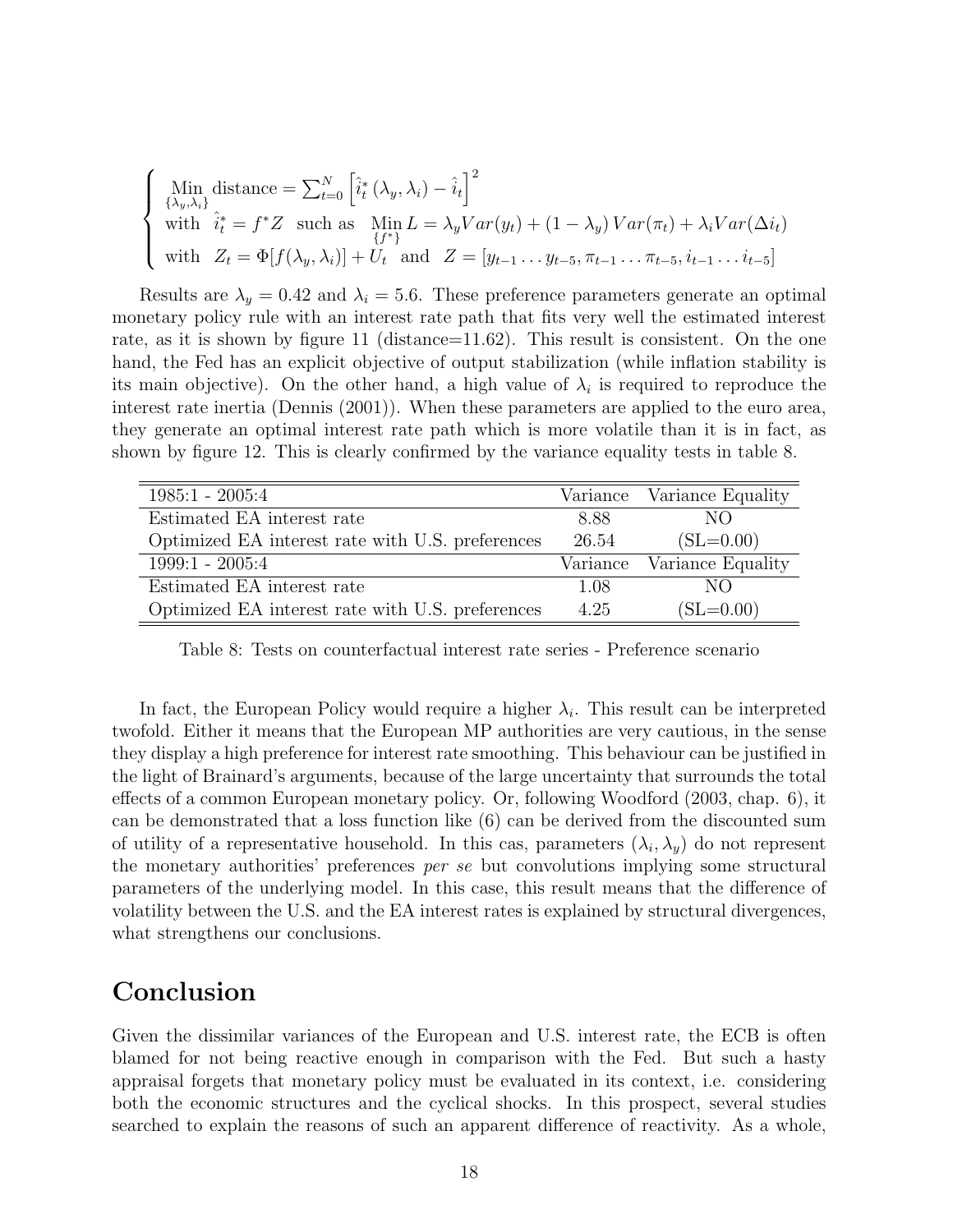they conclude that the cyclical shocks are mainly responsible. Beyond that, monetary policies and, more surprising, economic structures would be the same in both areas. But these conclusions are specious as they a priori assume that the U.S. and EA models are structurally identical, except the calibration.

So, in this paper, we analyse the reason why the ECB is comparatively and apparently passive, in the light of a VAR model, which precisely exempts from imposing theoretical structures a priori. Counterfactual simulations confirm that differences implied by monetary policy rules alone can not explain the dissimilarity of interest rates paths. In the same way, while cyclical shocks are different in each area, they do not suffice to explain the factual divergence. Finally, it is the structural dissimilarities which essentially explain the difference of interest rate variances. In line with the distinction widely agreed between liberal market economies and coordinated liberal economies, we explain the main structural features that render the EA more rigid than the U.S.. Institutionnal divergences appear so obvious that it would be difficult to assert that both economies share the same structures. This conclusion is corroborated by an ultimate exercice which consists in revealing the deep preference parameters of Fed's loss function, and then applying them to the European monetary policy. We demonstrate that with such preferences, the European interest rate would be more volatile. This can lead to think that the European monetary authorities are more cautious and more prone to interest rate smoothing than the American authorities. But in a welfare perspective of utility-based loss function, this result tends rather to confirm the structural divergences between both areas. In sum, a less reactive Central Bank is not necessarily an institution which is not prompt to act, nor *per se* an apathetic Central Bank. This means in this precise case that the ECB conducts the monetary policy of an inertial economy, which is not very sensitive to shocks.

Certainly, this exercice is a priori subject to the Lucas criticism. However, according to stability tests, parameters of the estimated models are stable over the 1985-2005 period, despite the transition from national monetary policies to a common one. Statistically, the turning point of 1999 is not a significant break point. This result agrees with the reserves of numerous studies which, without reviewing its theoretical logic, attenuate the practical significance of the Lucas criticism (cf. Altissimo, Sieviero & Terlizzese (2002), Estrella & Fuhrer (1999)). Moreover, the latter is here dampened by the uncertainty surrounding the ECB implementation and policy. Around 1999, economic agents were not able to formulate well-founded expectations about the European monetary policy. As a result, their attitude had probably not be different if the ECB chose to follow the Fed's rule for instance. As a whole, in this first time of ECB exercice, uncertainty (about monetary policy, structures and shocks), observation and learning would have be the same whatever the monetary policy rule.

Regarding existing research based on DGSE models, our conclusions plead for duly taking account for these structural and more generally this institutionnal differences in the modelling of U.S. and EA. Modelling both areas the same way, with only different calibration, as it is widelly done today is not satisfactory. Otherwise it comes to disregard their own institutionnal and structural particularities.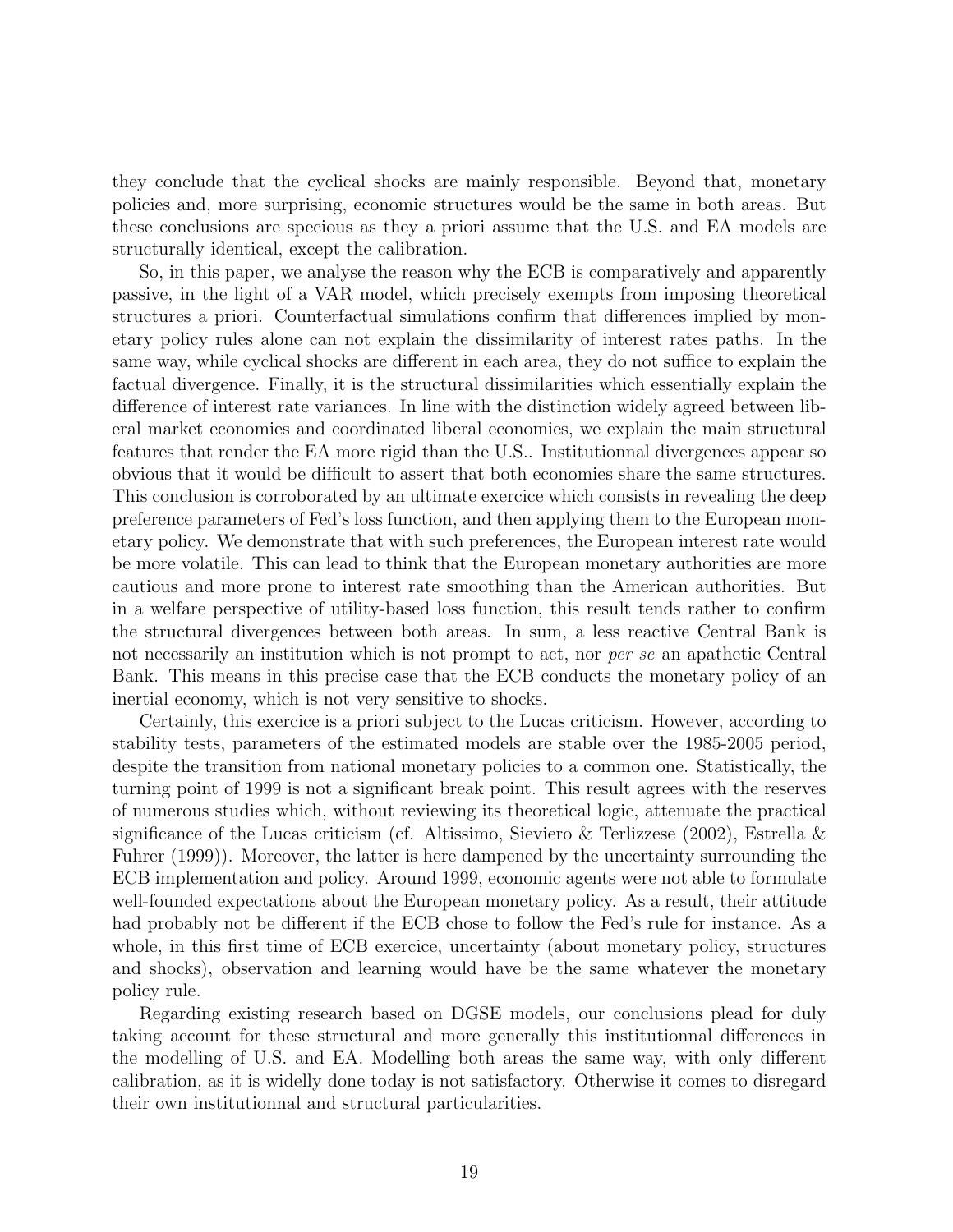### References

- Altissimo, F., Sieviero, S. & Terlizzese, D. (2002), 'How Deep are the Deep Parameters?', Annales d'Economie et de Statistiques 67-68, 207–226.
- Alvarez, L., Dhyne, E., Hoeberichts, M., Kwapil, C., Le Bihan, H., Lünnemann, P., Martins, F., Sabbatini, R., Stahl, H., Vermeulen, P. & Vilmunen, J. (2005), 'Sticky prices in the euro area: a summary of new micro evidence', ECB Working Papers 563.
- Ball, L. (1997), 'Efficient Rules for Monetary Policy', *NBER Working Paper* 5952.
- Bils, M. & Klenow, P. (2004), 'Some Evidence on the Importance of Sticky Prices', Journal of Political Economy 112, 947–985.
- Calmfors, L. & Driffill, J. (1988), 'Bargaining Structure, Corporatism and Macroeconomic Performance', Economic Policy 6, 14–61.
- Christiano, L., Eichenbaum, M. & Evans, C. (2005a), 'Nominal Rigidities and the Dynamic Effects of a Shock to Monetary Policy', Journal of Political Economy 113(1), 1–45.
- Christiano, L., Motto, R. & Rostagno, M. (2005b), 'A Model for Analysis of Monetary Policy in the US and the Euro Area', mimeo.
- Christiano, L., Motto, R. & Rostagno, M. (2007), 'Shocks, Structures or Policies? A comparison of the EA and the US', Journal of Economic Dynamics and Control forthcoming.
- Clarida, R., Gali, J. & Gertler, M. (1998), 'Monetary Policy Rules in Practice: Some International Evidence', European Economic Review 42, 1033–1068.
- Dennis, R. (2001), 'The Policy Preferences of the U.S. Federal Reserve', Federal Reserve Bank of San Francisco, Working Paper in Applied Economic Theory 2001-08, Revised July 2004.
- Ehrmann, M., Gambacorta, L., Martinez-Pagés, J., Sevestre, P. & Worms, A. (2002), 'Financial System and the Role of Banks in Monetary Policy Transmission in the Euro Area', ECB Working Papers 93.
- Estrella, A. & Fuhrer, J. (1999), 'Are Deep Parameters Stable? The Lucas Critique as an Empirical Hypothesis', Federal Reserve Bank of Boston, Working Paper 98-5.
- Estrella, A. & Fuhrer, J. (2002), 'Dynamic Inconsistencies : Counterfactual Implications of a Class of Rational Expectations Models', American Economic Review 92(4), 1013–28.
- Fagan, G., Henry, J. & Mestre, R. (2005), 'An Area-Wide Model (AWM) for the Euro Area', Economic Modelling 22, 39–59.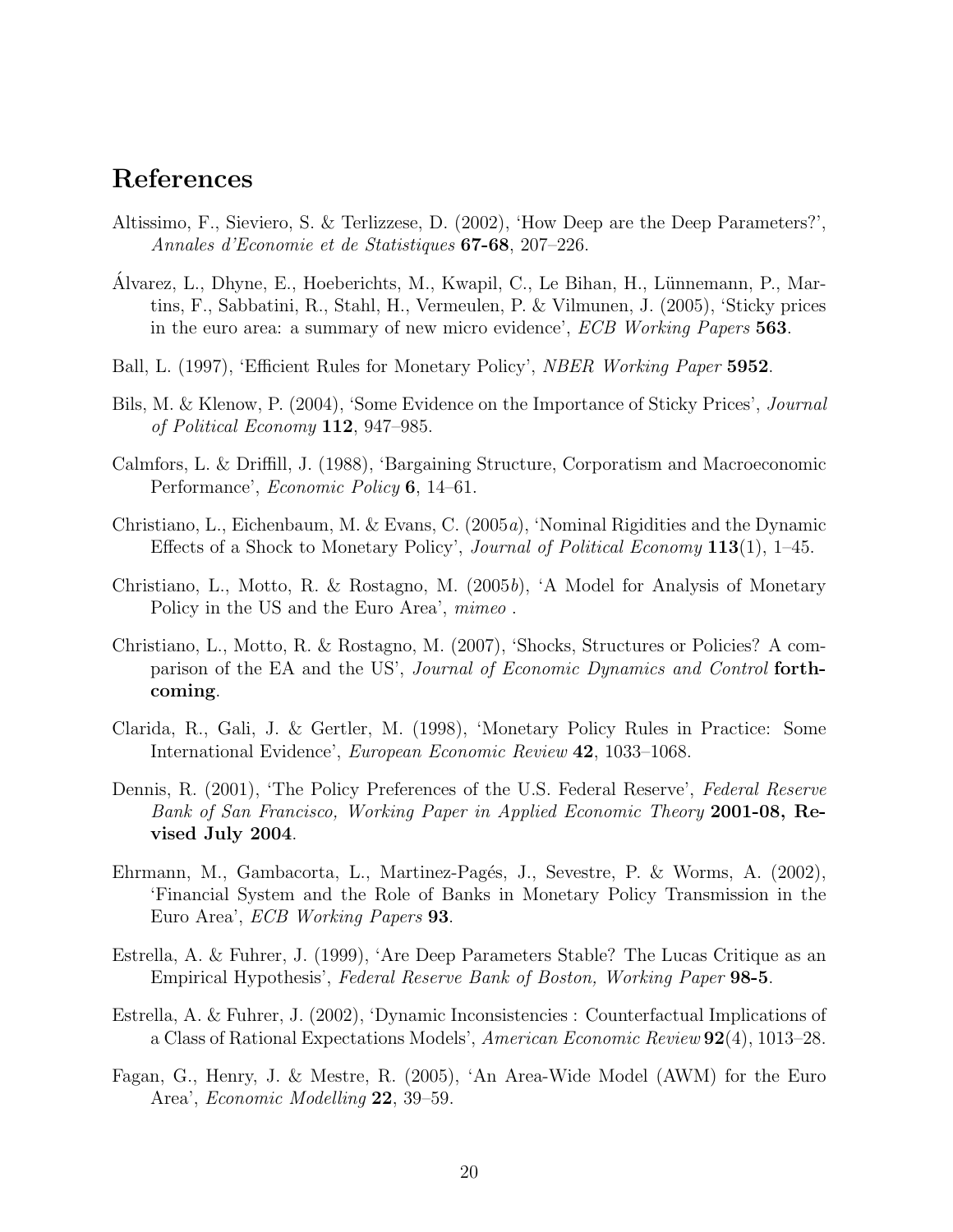- Fuhrer, J. (1997), 'The (Un)Importance of Forward-Looking Behavior in Price Setting', Journal of Money, Credit and Banking 29, 338–50.
- Gali, J., Gertler, M. & Lopez-Salido, D. (2001), 'European Inflation Dynamics', European Economic Review 45(7), 1237–1270.
- Gerlach-Kristen, P. (2005), 'Too Little, Too Late: Interest Rate Setting And The Cost of Consensus', Economics Letters 88, 376–381.
- Hall, P. & Soskice, D. (2001), Varieties of Capitalism: The Institutionnal Foundations of Comparative Advantage, Oxford University Press, (dir).
- Kashyap, A. & Stein, J. (1997), 'The Role of Banks in Monetary Policy: A Survey with Implications for the European Monetary Union', Economic Perspectives 21(5), 2–18.
- McCallum, B. & Nelson, E. (1999), Monetary Policy Rules, J-B. Taylor (eds), University of Chicago Press, Chicago, chapter Performance of Operational Policy Rules in an Estimated Semi-Classical Structural Model, pp. 15–45.
- Nicoletti, G., Scarpetta, S. & Boylaud, O. (2000), 'Summary Indicators of Product Market Regulation with an Extension to Employment Protection Legislation', OECD Working Paper 226.
- OECD (1997), Economic Performance and the Structure of Collective Bargaining, in 'Employment Outlook', chapter 3, pp. 70–100.
- OFCE (2006), 'Croissance sans châtiment, perspectives 2006-2007 pour l'économie mondiale', Revue de l'OFCE 97, 13–31.
- Sahuc, J. & Smets, F. (2007), 'Differences in Interest Rate Policy at the ECB and the Fed: An Investigation with a Medium-Scale DSGE Model', Journal of Money, Credit and Banking, Forthcoming .
- Sellon, G. (2002), 'The Changing US Financial System: Some Implications for the Monetary Transmission Mechanism', Federal Reserve Bank of Kansas City, Economic  $Review 97(1), 5-35.$
- Siebert, H. (1997), 'Labor Market Rigidities: At the Root of Unemployment in Europe', The Journal of Economic Perspectives 11(3), 37–54.
- Smets, F. & Wouters, R. (2005), 'Comparing Shocks and Frictions in US and EURO Business Cycles : A Bayesian DSGE Approach', Journal of Applied Econometrics 20, 161–183.
- Svensson, L. (1998), 'Open-Economy Inflation Targeting', CEPR Discussion Paper 1989.
- Trichet, J. (2006), 'Activism and Alertness in Monetary Policy', Conference on 'Central Banks in the 21st Century', organised by the Bank of Spain, 8 june .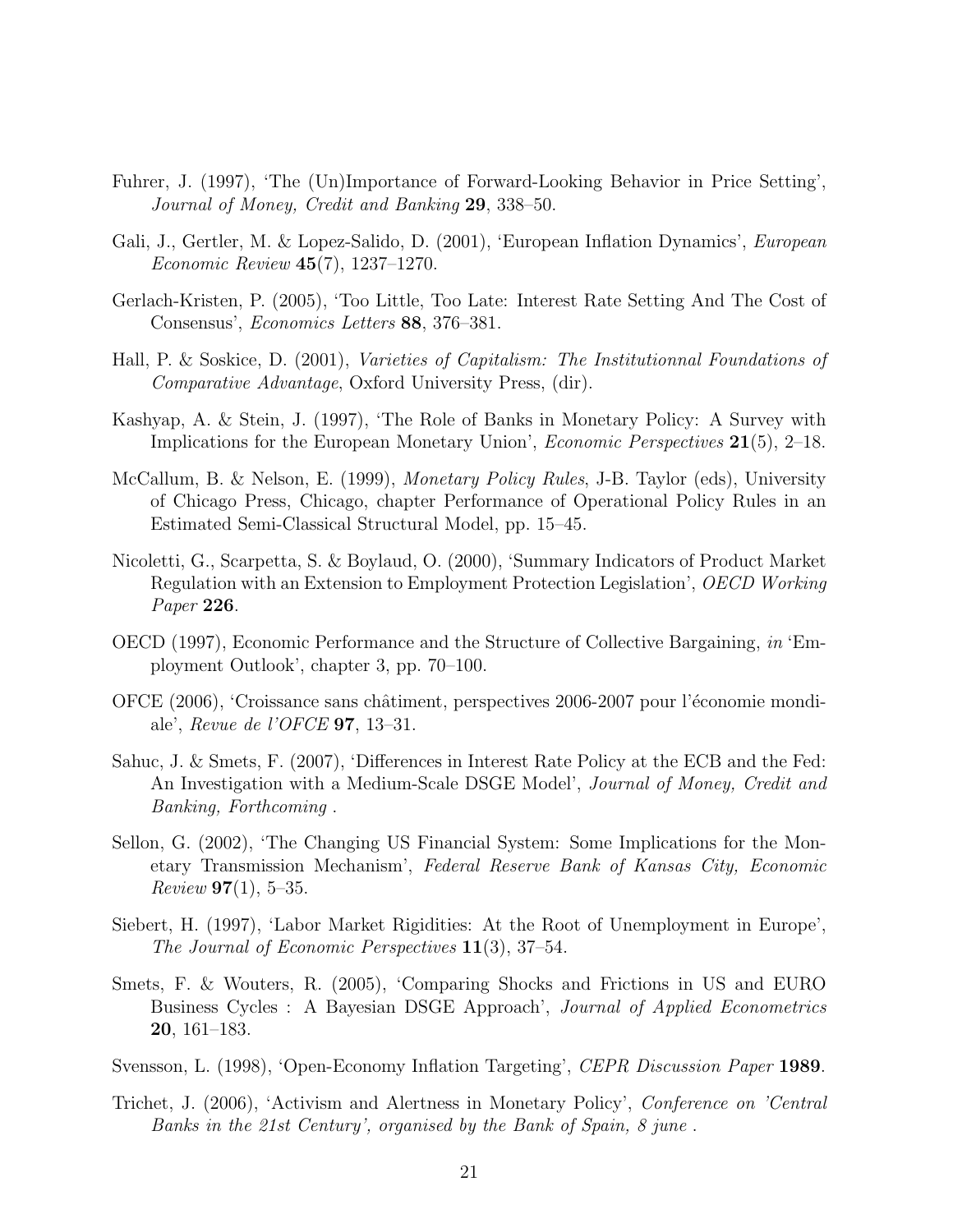Woodford, M. (2003), Interest and Prices, Foundations of a theory of Monetary Policy, Princeton University Press.

# 7 Appendix

| 1999:1 - 2005:4              | Mean     | Variance | Mean        | Variance           |
|------------------------------|----------|----------|-------------|--------------------|
|                              |          |          | Equality    | Equality           |
| Actual EA interest rate      | 3.08     | 0.93     | <b>YES</b>  | NO <sub>1</sub>    |
| Actual U.S. interest rate    | 3.20     | 3.72     | $(SL=0.76)$ | $(SL=0.00)$        |
| Estimated EA interest rate   | 3.11     | 1.01     | <b>YES</b>  | NO.                |
| Estimated U.S. interest rate | 3.20     | 3.71     | $(SL=0.83)$ | $(SL=0.00)$        |
| EA Monetary Policy shocks    | $-0.032$ | 0.055    | <b>YES</b>  | <b>YES</b>         |
| U.S. Monetary Policy shocks  | 0.006    | 0.068    | $(SL=0.57)$ | $\mathrm{SL}=0.29$ |

Table 9: Tests on effective interest rate series



Figure 1: Fed Fund and ECB Repo Rates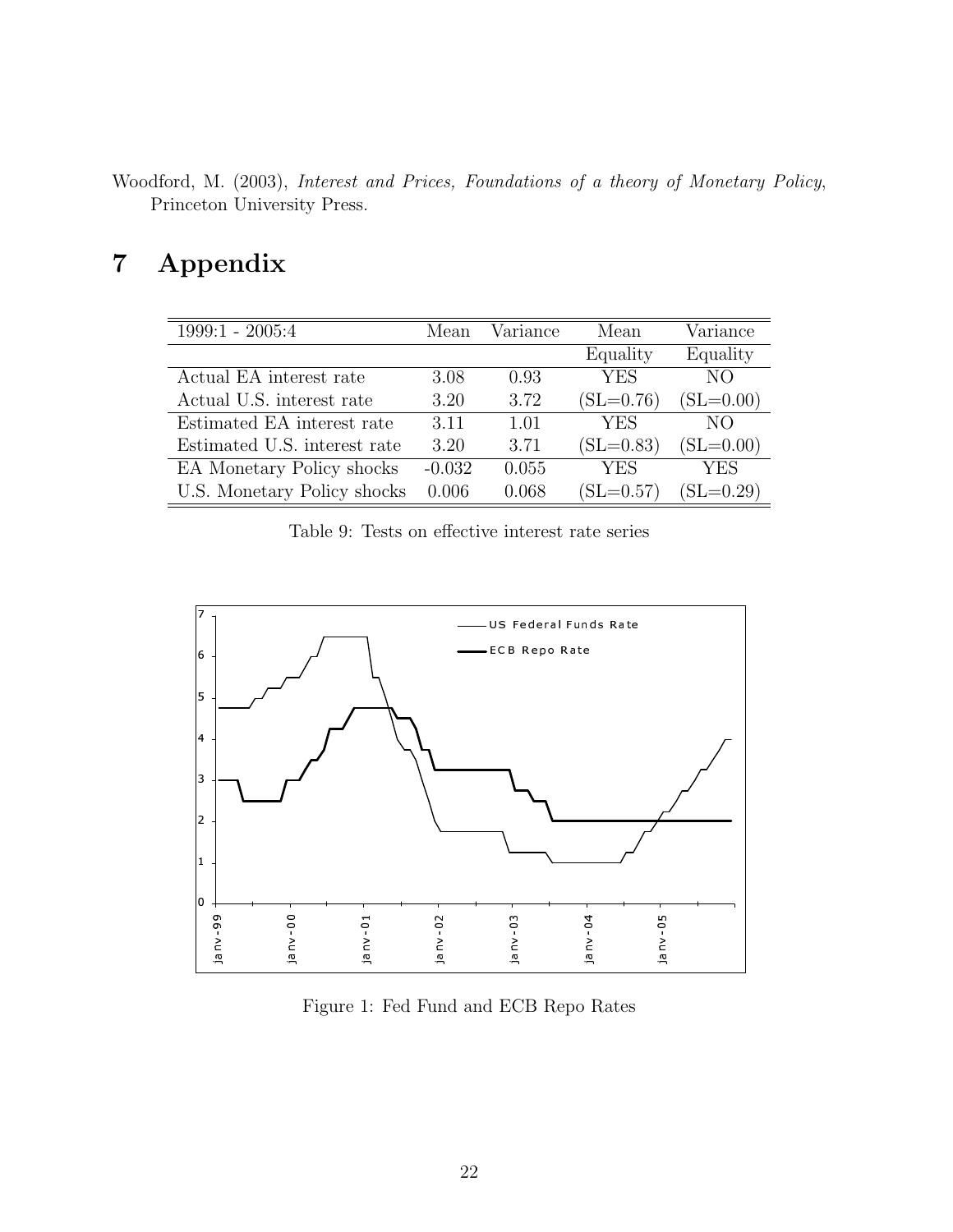|                             | euro area                          |           |              | <b>United States</b>            |                      |              |
|-----------------------------|------------------------------------|-----------|--------------|---------------------------------|----------------------|--------------|
|                             | Number of lags $(p^*)$<br>$=$ 3    |           |              | Number of lags $(p^*)$<br>$= 5$ |                      |              |
|                             | <b>Test</b>                        | statistic | Signf. Level | <b>Test</b>                     | statistic            | Signf. Level |
|                             | Skewness $(Sk=0)$                  | 0.010     | 0.969        | Skewness $(Sk=0)$               | 0.298                | 0.276        |
|                             | Kurtosis excess $(Ku=0)$           | $-0.293$  | $0.606\,$    | Kurtosis excess $(Ku=0)$        | 0.420                | $\,0.453\,$  |
|                             | Jarque-Bera $(JB=0)$               | $0.292\,$ | 0.864        | Jarque-Bera $(JB=0)$            | 1.841                | 0.398        |
|                             | Autocorrelation Q-Test $(\star)$ : |           |              | Autocorrelation Q-Test:         |                      |              |
| Equation 1 $(\rho)$         | Ljung-Box $Q(3)$                   | 0.049     | 0.997        | Ljung-Box $Q(3)$                | 3.278                | 0.350        |
|                             | Ljung-Box $Q(6)$                   | $3.808\,$ | $0.702\,$    | Ljung-Box $Q(6)$                | $7.619\,$            | $\,0.261\,$  |
|                             | Ljung-Box $Q(9)$                   | 8.266     | $0.507\,$    | Ljung-Box $Q(9)$                | $\boldsymbol{9.954}$ | $\,0.354\,$  |
|                             | Ljung-Box $Q(12)$                  | 10.582    | $\,0.565\,$  | Ljung-Box $Q(12)$               | 17.124               | $0.145\,$    |
|                             | Skewness $(Sk=0)$                  | 0.094     | 0.733        | Skewness $(Sk=0)$               | $-0.065$             | 0.810        |
|                             | Kurtosis excess $(Ku=0)$           | 0.325     | $0.567\,$    | Kurtosis excess $(Ku=0)$        | $-0.338$             | $\,0.546\,$  |
|                             | Jarque-Bera $(JB=0)$               | 0.477     | 0.787        | Jarque-Bera $(JB=0)$            | 0.455                | 0.796        |
|                             | Autocorrelation Q-Test:            |           |              | Autocorrelation Q-Test:         |                      |              |
|                             | Ljung-Box $Q(3)$                   | 0.987     | $0.804\,$    | Ljung-Box $Q(3)$                | $0.528\,$            | $\rm 0.912$  |
| Equation 2 $\left(y\right)$ | Ljung-Box $Q(6)$                   | $3.949\,$ | 0.683        | Ljung-Box $Q(6)$                | $\rm 0.972$          | 0.986        |
|                             | Ljung-Box $Q(9)$                   | 8.008     | 0.533        | Ljung-Box $Q(9)$                | 9.826                | $\,0.365\,$  |
|                             | Ljung-Box $Q(12)$                  | 14.112    | $0.293\,$    | Ljung-Box $Q(12)$               | 16.007               | 0.190        |
|                             | Skewness $(Sk=0)$                  | 0.054     | 0.844        | Skewness $(Sk=0)$               | 0.535                | 0.057        |
|                             | Kurtosis excess $(Ku=0)$           | 0.804     | 0.157        | Kurtosis excess $(Ku=0)$        | 0.617                | 0.271        |
|                             | Jarque-Bera $(JB=0)$               | 2.223     | $0.329\,$    | Jarque-Bera $(JB=0)$            | 5.276                | $0.071\,$    |
| Equation 3 $(w)$            | Autocorrelation Q-Test:            |           |              | Autocorrelation Q-Test:         |                      |              |
|                             | Ljung-Box $Q(3)$                   | 0.431     | 0.933        | Ljung-Box $Q(3)$                | 0.660                | 0.882        |
|                             | Ljung-Box $Q(6)$                   | 0.798     | 0.992        | Ljung-Box $Q(6)$                | 2.846                | 0.828        |
|                             | Ljung-Box $Q(9)$                   | 6.206     | 0.719        | Ljung-Box $Q(9)$                | $11.30\,$            | $0.255\,$    |
|                             | Ljung-Box $Q(12)$                  | $9.287\,$ | $0.678\,$    | Ljung-Box $Q(12)$               | $21.46\,$            | $\,0.044\,$  |
|                             | Skewness $(Sk=0)$                  | $-0.054$  | 0.844        | Skewness $(Sk=0)$               | $-0.139$             | 0.609        |
|                             | Kurtosis excess $(Ku=0)$           | $-0.384$  | 0.498        | Kurtosis excess (Ku=0)          | 0.258                | 0.645        |
|                             | Jarque-Bera $(JB=0)$               | $0.538\,$ | 0.764        | Jarque-Bera $(JB=0)$            | $0.500\,$            | 0.778        |
| Equation 4 $(\pi)$          | Autocorrelation Q-Test:            |           |              | Autocorrelation Q-Test:         |                      |              |
|                             | Ljung-Box $Q(3)$                   | 0.198     | 0.977        | Ljung-Box $Q(3)$                | 0.380                | 0.944        |
|                             | Ljung-Box $Q(6)$                   | 4.761     | $0.575\,$    | Ljung-Box $Q(6)$                | $5.156\,$            | $\,0.523\,$  |
|                             | Ljung-Box $Q(9)$                   | 8.448     | 0.489        | Ljung-Box $Q(9)$                | 17.513               | $\,0.051\,$  |
|                             | Ljung-Box $Q(12)$                  | 14.297    | $0.282\,$    | Ljung-Box $Q(12)$               | 20.386               | $0.060\,$    |
|                             | Skewness $(Sk=0)$                  | $-0.006$  | 0.980        | $Skewness(Sk=0)$                | $-0.042$             | 0.877        |
|                             | Kurtosis excess $(Ku=0)$           | 0.731     | $0.198\,$    | Kurtosis excess (Ku=0)          | 0.238                | 0.670        |
|                             | Jarque-Bera $(JB=0)$               | 1.804     | $0.405\,$    | Jarque-Bera $(JB=0)$            | 0.222                | 0.894        |
|                             | Autocorrelation Q-Test:            |           |              | Autocorrelation Q-Test:         |                      |              |
|                             | Ljung-Box $Q(3)$                   | 2.469     | 0.480        | Ljung-Box $Q(3)$                | $0.345\,$            | $\,0.951\,$  |
| Equation 5 $(i)$            | Ljung-Box $Q(6)$                   | 4.273     | $0.639\,$    | Ljung-Box $Q(6)$                | $3.062\,$            | $0.801\,$    |
|                             | Ljung-Box $Q(9)$                   | 6.078     | $\rm 0.732$  | Ljung-Box $Q(9)$                | $5.989\,$            | $0.741\,$    |
|                             | Ljung-Box $Q(12)$                  | 10.380    | 0.583        | Ljung-Box $Q(12)$               | 10.757               | 0.549        |

( $\star$ ) : Q-Test describes the test for the joint significance of the first k ( $k = \{3, 6, 9, 12\}$ ) autocorrelation coefficients as defined by Ljung & Box. H0 = nullity of these first  $k$  coefficients.

Table 10: Elementary statistics on VAR residuals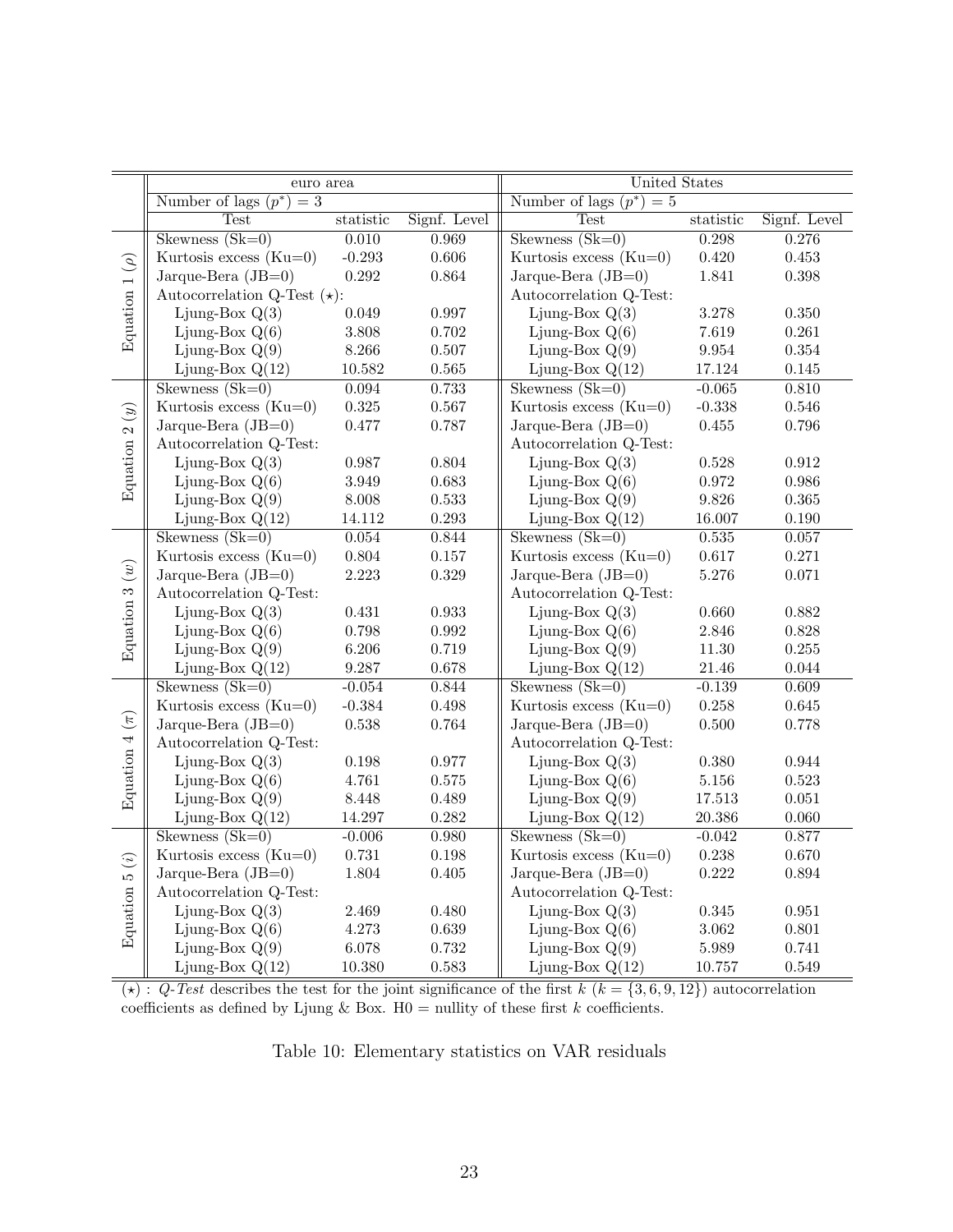

Figure 2: Monetary Policy Transmission Channels in euro area and United States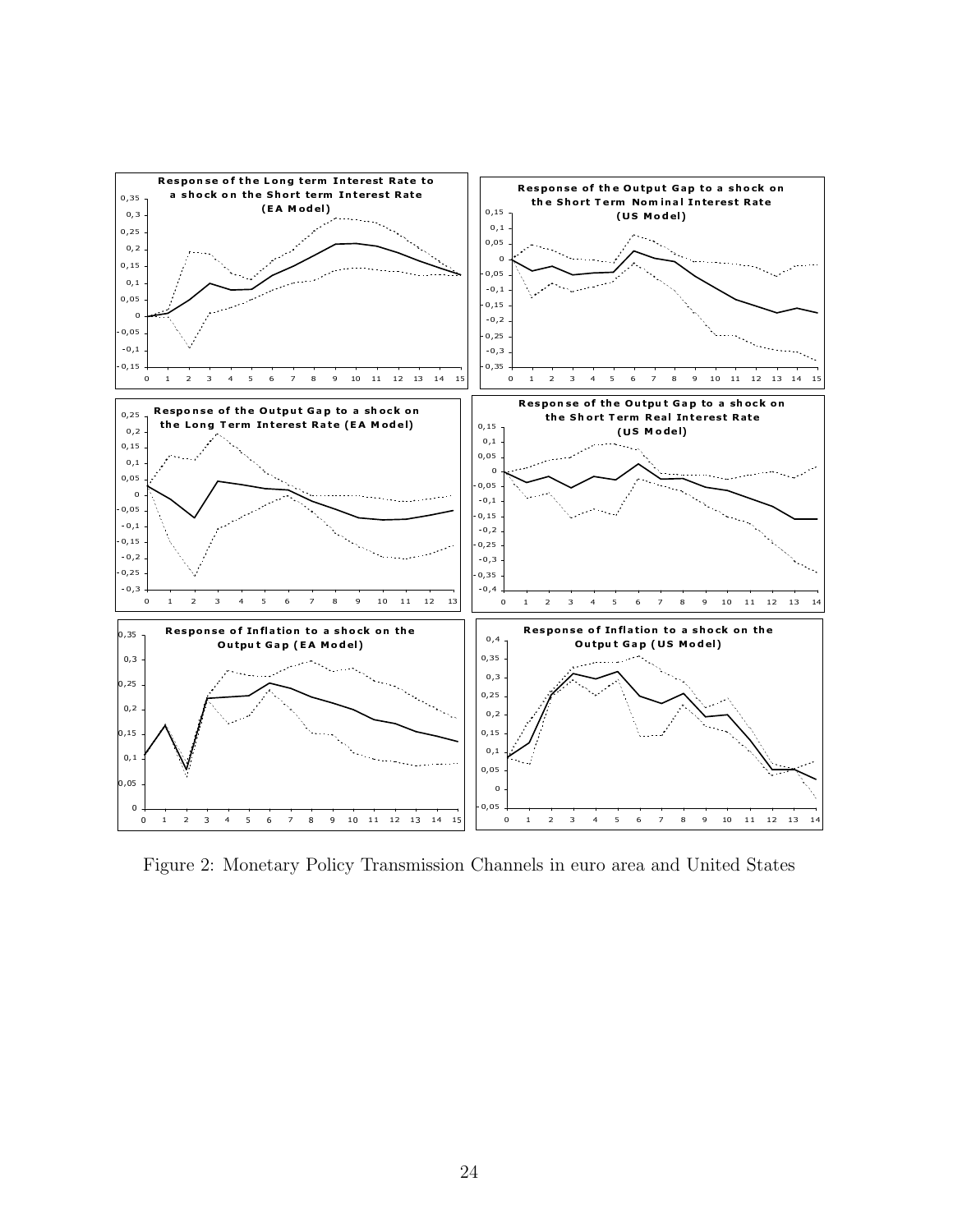

Figure 3: The relation between prices and wages

| $H0:$ stability          | Hansen Test $(1991)^{(a)}$ | Chow Predictive Test $(b)$ |
|--------------------------|----------------------------|----------------------------|
|                          | p-value                    | p-value                    |
| Long-Term interest rate  | 0.25                       | 0.09                       |
| output gap               | 0.26                       | 0.60                       |
| Wages                    | 0.37                       | 0.86                       |
| Inflation                | 0.15                       | 0.29                       |
| Short-Term interest rate | 0.14                       | 0.97                       |

(a) Tests the joint constancy of the coefficients and the variance.

(b) Break point in 1999:Q1. Equality of variances is confirmed beforehand.

Table 11: Parameter stability of the EU VAR model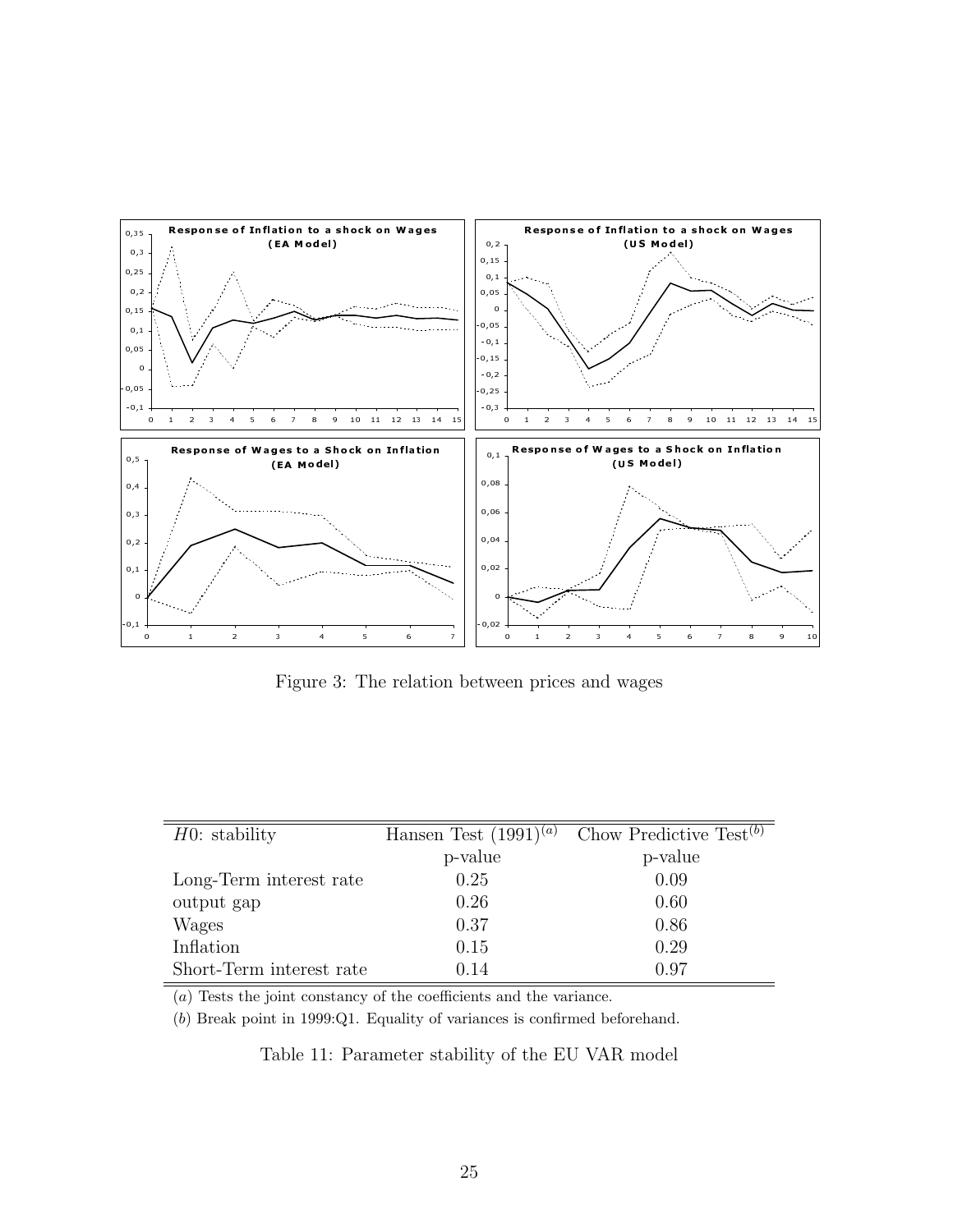

Figure 4: Relations between prices, wages and output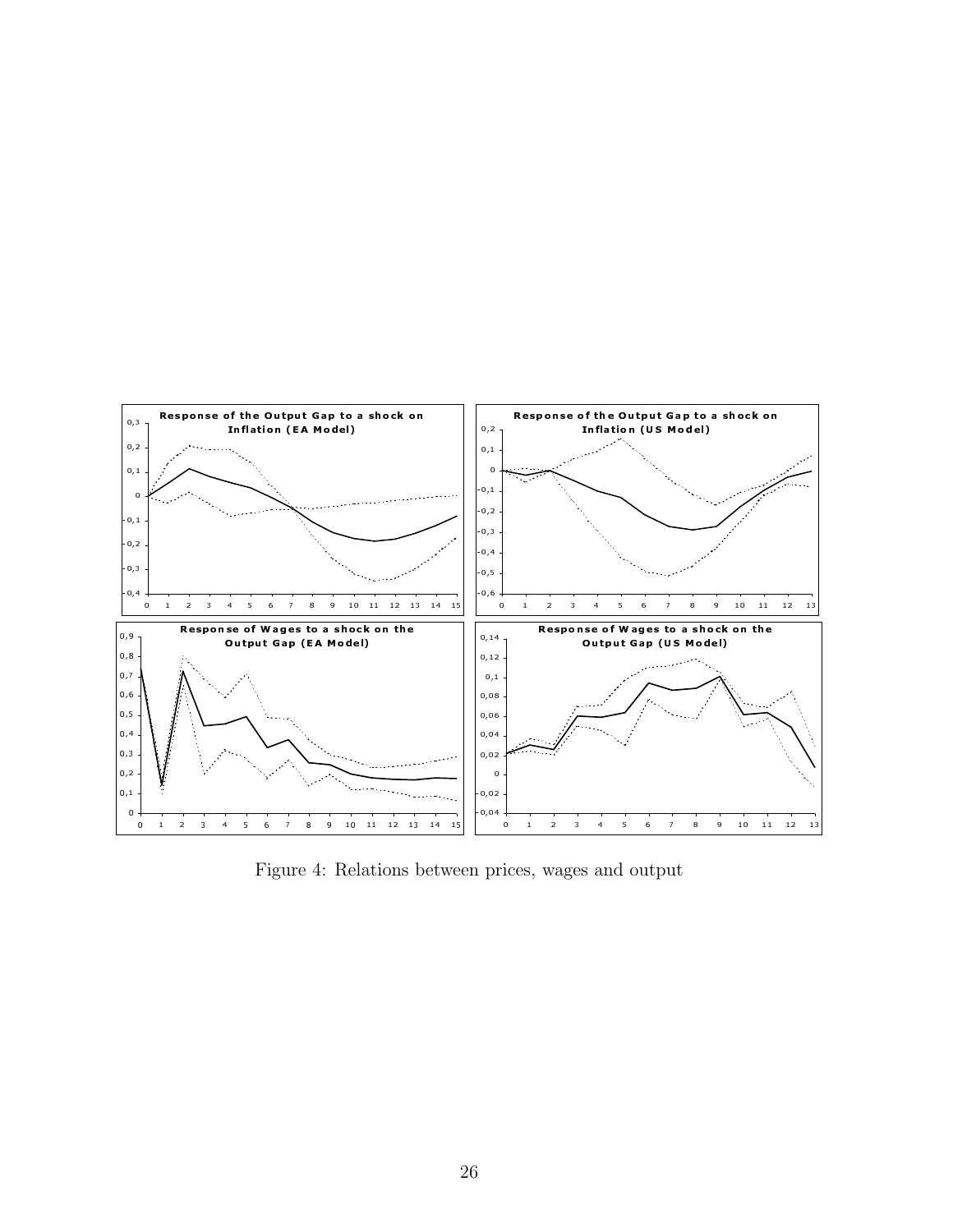

Figure 5: Monetary Policy reactions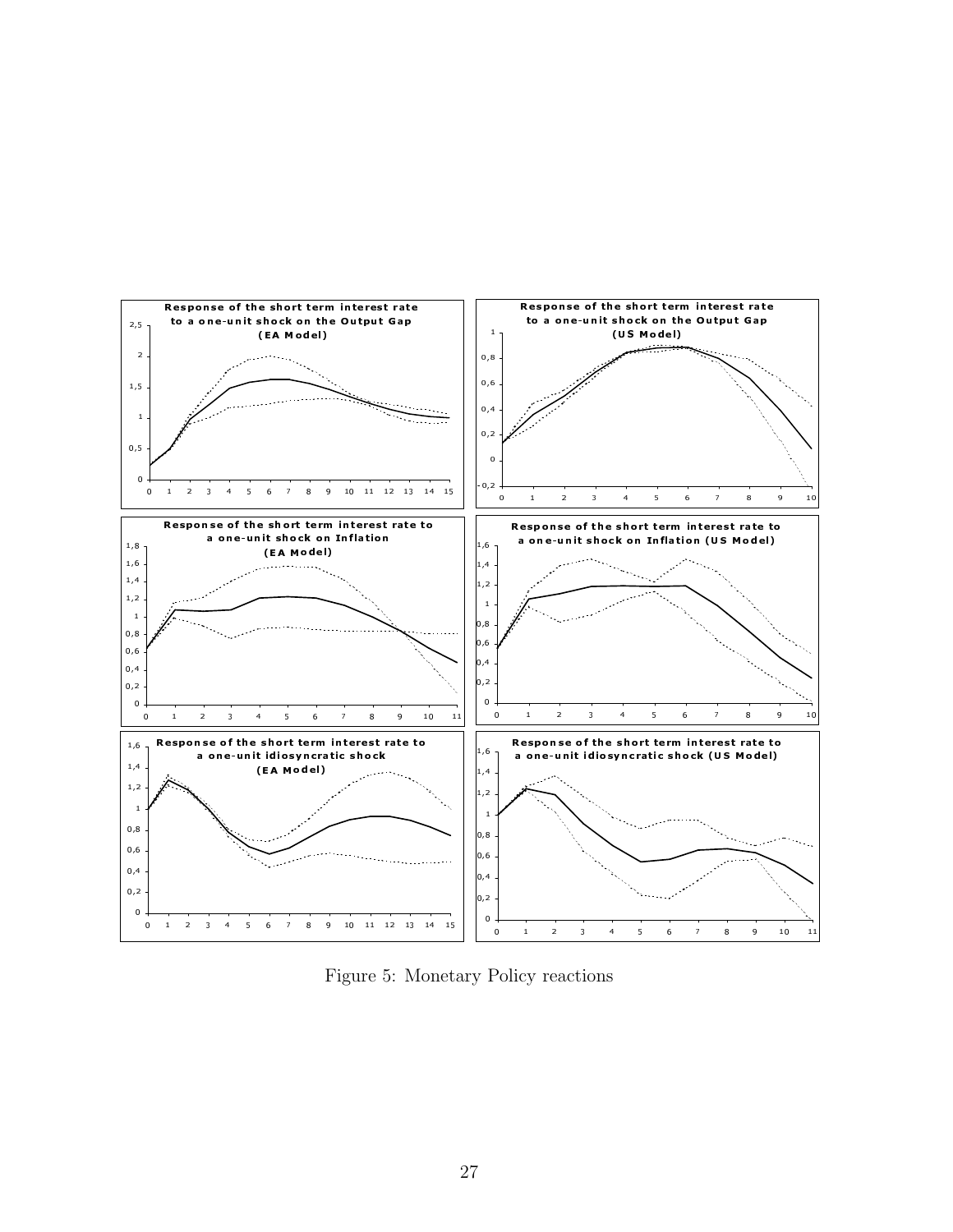

Figure 6: Responses of variables to idiosyncratic shocks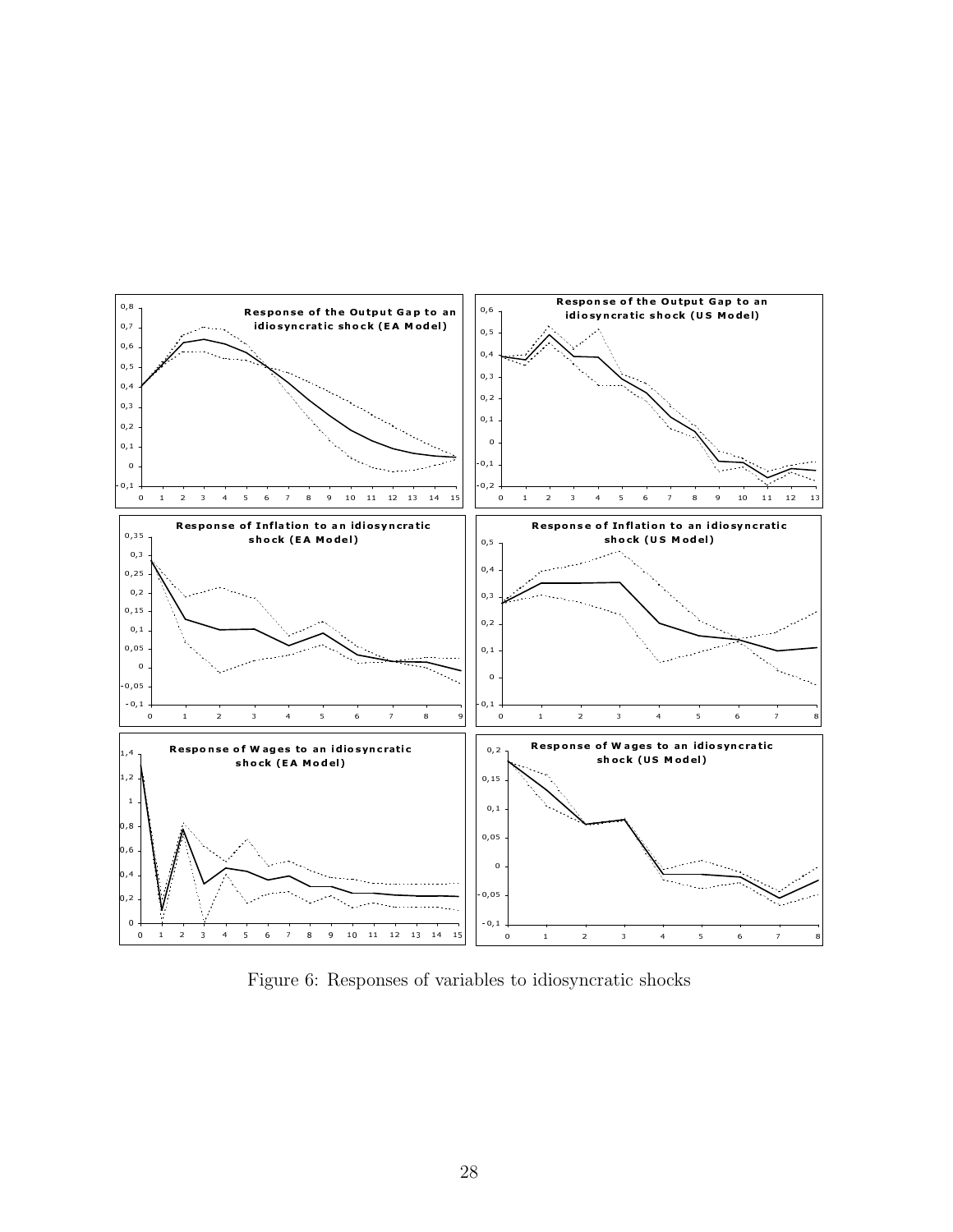

Figure 7: Estimated Interest Rates and Monetary Policy Shocks



Figure 8: Historical shocks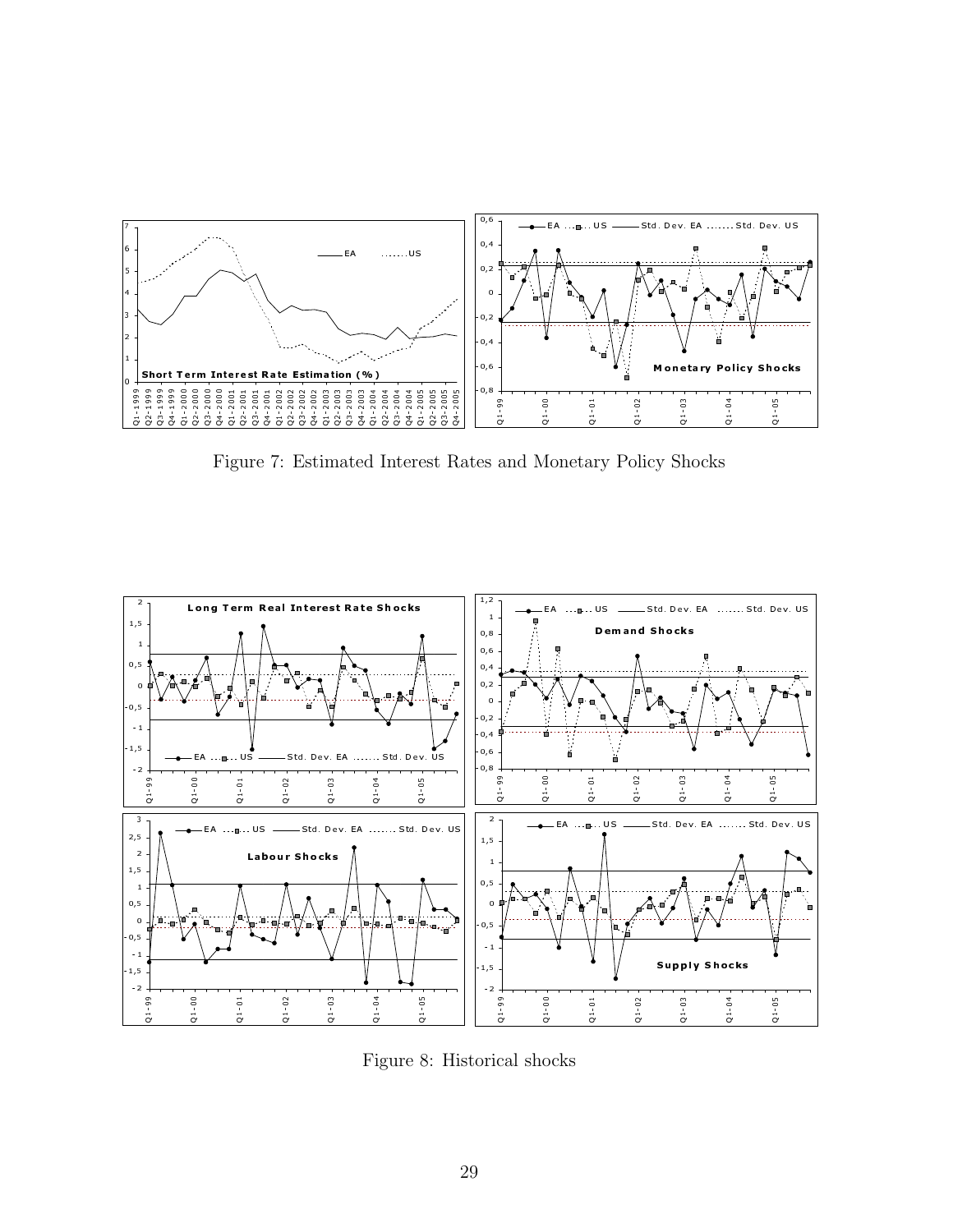

Figure 9: Historical Decomposition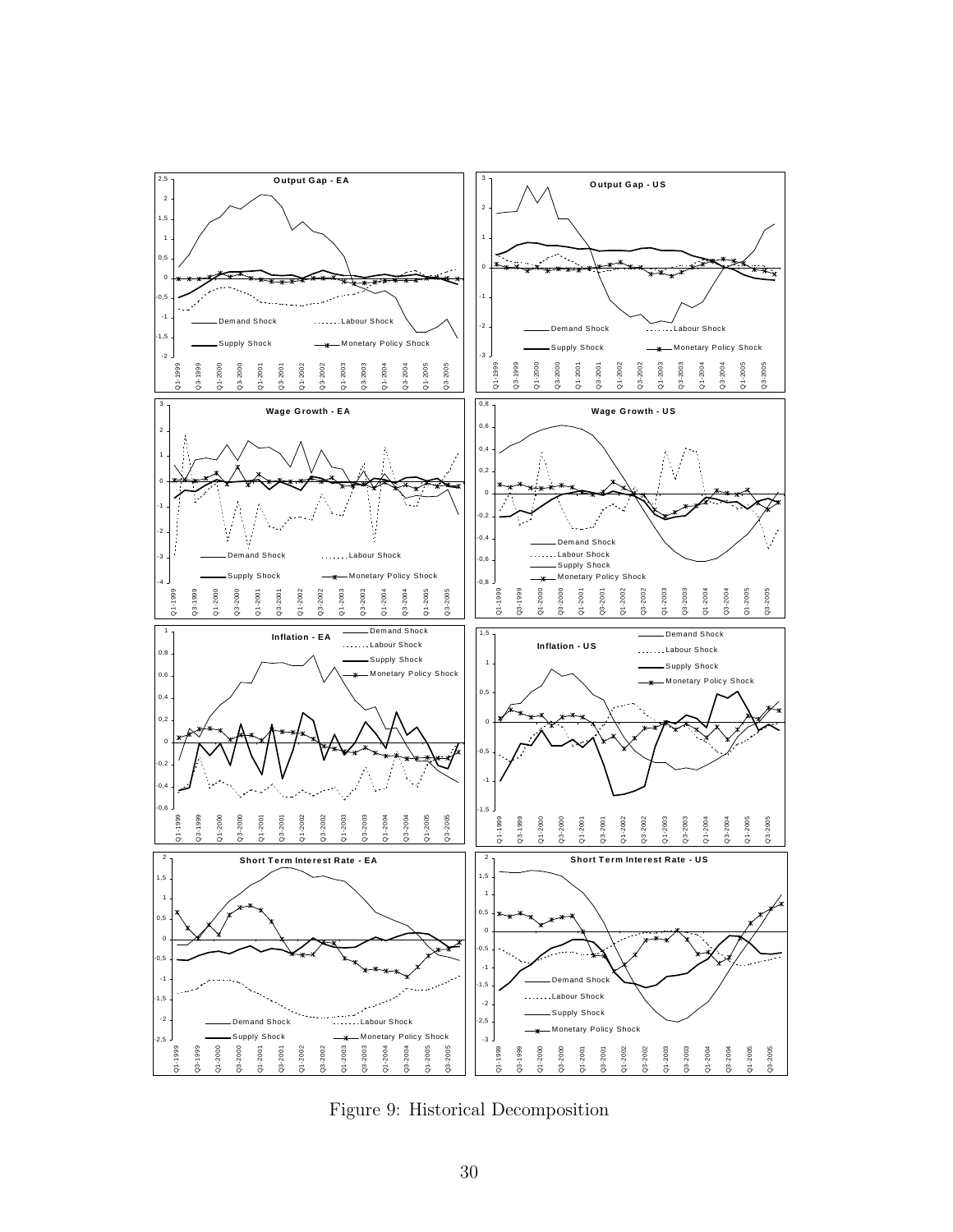|               | Bank total assets                          | Bank loans to corporate                      | Outstanding debt securities    |
|---------------|--------------------------------------------|----------------------------------------------|--------------------------------|
|               | on PIB $(\%)^{(a)}$                        | sector on PIB $(\%)^{(a)}$                   | of non-financial corporate     |
|               |                                            |                                              | sector on PIB $(\%)^{(a)}$     |
| United States | 78                                         | 9.4                                          | 28.9                           |
| Euro area     | 267.1                                      | 42.6                                         | 6.5                            |
| France        | 276.7                                      | 35.7                                         | 17.0                           |
| Germany       | 304.3                                      | 38.9                                         | 2.8                            |
| Italy         | 154.4                                      | 42.3                                         | 2.4                            |
|               |                                            |                                              |                                |
|               | <b>Stock Market</b>                        | Number of bank                               | Household debt / PIB           |
|               | capitalisation <sup><math>(b)</math></sup> | branch offices per                           | (d)                            |
|               |                                            | 1000 inhabitants <sup><math>(c)</math></sup> |                                |
| United States | 115\%                                      | 0.29                                         | 74%                            |
| Euro area     | $50\%$                                     | 0.55                                         |                                |
| France        |                                            |                                              | 41\%                           |
| Germany       |                                            |                                              | 66\%                           |
| Italy         |                                            |                                              | 26\%                           |
|               |                                            |                                              |                                |
|               | Number of firms                            | Number of firms                              | Number of firms                |
|               | with less than 10                          | with $[10;499]$                              | with more than 500             |
|               | employees $(\% \ total)^{(e)}$             | employees $(\% \text{ total})$               | employees $(\% \text{ total})$ |
| United States | 12                                         | 41.4                                         | 46.6                           |
| Euro area     | 30.3                                       | 39.4                                         | 30.3                           |
|               |                                            |                                              |                                |

Source : Eurosystem, Ehrmann & Al. (2002), BIS Annual Report (2000) n. 70.

(a) in 2001. (b) in 2006. (c) in 1998. (d) 1985-2005 average. (e) Source : Kashyap & Stein (1997).

Table 12: Key statistics on financial structures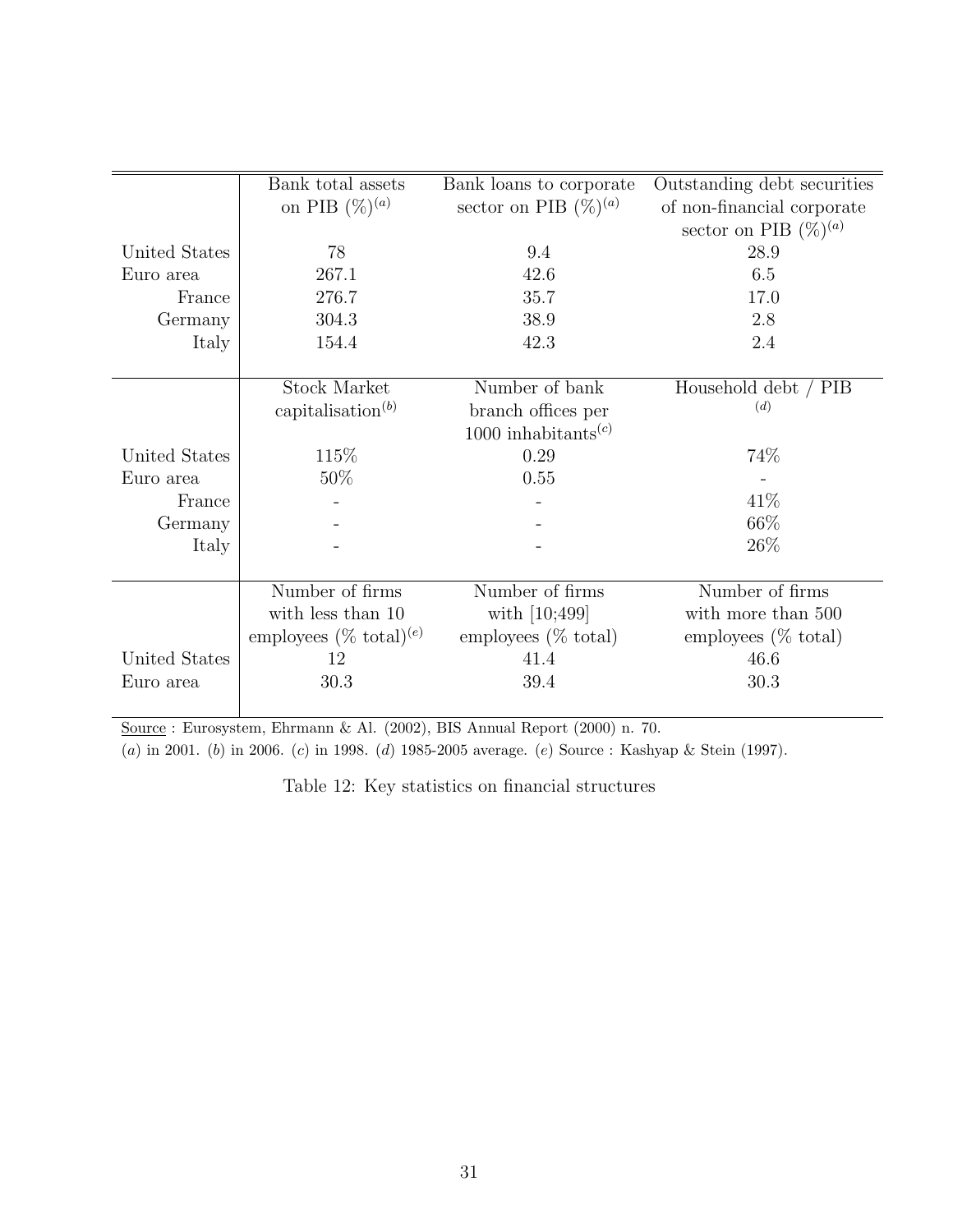|               | Potential Growth <sup>(a)</sup>       | Potential Growth                                               | Potential Growth      |
|---------------|---------------------------------------|----------------------------------------------------------------|-----------------------|
|               | in 1990                               | in 2000                                                        | in 2005               |
| United States | $3.03\%$                              | 3.10%                                                          | 3.15%                 |
| Euro area     | 2.53%                                 | $2.00\%$                                                       | 1.70%                 |
|               |                                       |                                                                |                       |
|               | Gross private R&D                     | Gross total R&D                                                | Number of scientists  |
|               | expenditure (% of GDP) <sup>(b)</sup> | expenditure $(\%$ of GDP)                                      | in firms for $10.000$ |
|               |                                       |                                                                | employees             |
| United States | 1.94                                  | 2.66                                                           | 73.78                 |
| France        | 1.38                                  | 2.18                                                           | 35.01                 |
| Germany       | 1.71                                  | 2.46                                                           | 39.22                 |
| Italy         | 0.53                                  | 1.11                                                           | 12.86                 |
|               |                                       |                                                                |                       |
|               | Total Factor                          | Employment in $\%$ of firms entering employment <sup>(d)</sup> |                       |
|               | Productivity $(c)$                    | After 4 years                                                  | After 7 years         |
| United States | $+1.4\%$                              | 215                                                            | 226                   |
| France        | $+0.9\%$                              | 115                                                            | 107                   |
| Germany       | $+0.9\%$                              | 120                                                            | 122                   |
| Italy         | $-0.5\%$                              | 128                                                            | 132                   |
|               |                                       |                                                                |                       |

(a) Authors' calculations based on the output gap series used in the VAR models.

(b) Source : OECD, Main Science and Technology 2005.  $(c)$  1995-2005 average.

(d) Source : OECD, Employment Outlook.

Table 13: Key statistics on productive structures

| Frequency of price changes by product type $(\%$ by month) |                                 |          |        |  |  |  |
|------------------------------------------------------------|---------------------------------|----------|--------|--|--|--|
|                                                            | Unprocessed food Processed food |          | Energy |  |  |  |
| United States                                              | 47.7                            | 27.1     | 74.1   |  |  |  |
| Euro area                                                  | 28.3                            | 13.7     | 78     |  |  |  |
|                                                            | industrial goods                | Services | Total  |  |  |  |
| United States                                              | 22.4                            | 15       | 24.8   |  |  |  |
| Euro area                                                  | 92                              | 5.6      | 15.1   |  |  |  |

Source : Alvarez & Al. (2005). Interpretation : In the euro area, only 9.2% of industrial prices are revised each month, against 22.4% in the United States.

Table 14: Key statistics on price formation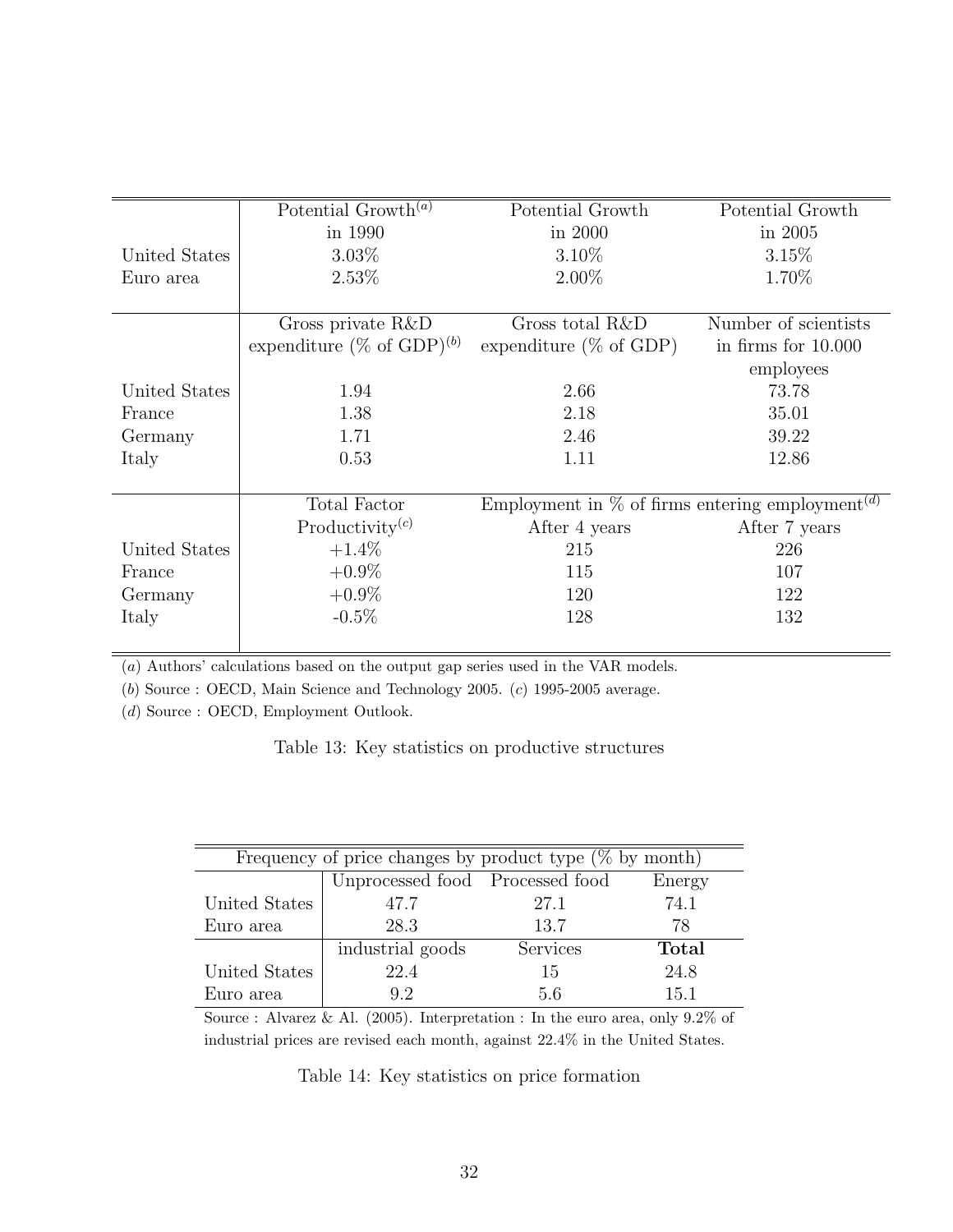|               | Employment rate <sup>(a)</sup>                            | Activity rate $^{(a)}$             | Working Population growth <sup>(a)</sup>             |  |  |
|---------------|-----------------------------------------------------------|------------------------------------|------------------------------------------------------|--|--|
| United States | 70.6%                                                     | 75.0%                              | $1.3\%$                                              |  |  |
| euro area     | 61.2%                                                     | 67.7%                              | $0.83\%$                                             |  |  |
|               | Unemployment rate $^{(a)}$                                | Labour Productivity                | NAIRU <sup>(c)</sup>                                 |  |  |
|               | $growth^{(b)}$                                            |                                    |                                                      |  |  |
| United States | 5.8%                                                      | 1.73%                              | $5.6\%$                                              |  |  |
| Euro area     | $9.0\%$                                                   | 1.17%                              | $7.7\%$                                              |  |  |
|               | Trade union density <sup>(d)</sup>                        | Bargaining Coverage <sup>(d)</sup> | Degree of centralisation <sup><math>(e)</math></sup> |  |  |
| United States | 15\%                                                      | 18%                                | Decentralised                                        |  |  |
| France        | $10\%$                                                    | 90%                                | Intermediate                                         |  |  |
| Germany       | $31\%$                                                    | 80\%                               | Intermediate                                         |  |  |
| Italy         | 39%                                                       | 80%                                | Intermediate                                         |  |  |
|               |                                                           |                                    |                                                      |  |  |
|               | Employment Protection Indices <sup><math>(f)</math></sup> |                                    |                                                      |  |  |
|               | Total                                                     | Regular employment                 | Temporary employment                                 |  |  |
| United States | 0.2                                                       | 0.2                                | 0.9                                                  |  |  |
| France        | 3.0                                                       | 2.3                                | 3.6                                                  |  |  |
| Germany       | 2.2                                                       | 2.6                                | 1.8                                                  |  |  |
| Italy         | 3.3                                                       | 2.8                                | 3.8                                                  |  |  |

(a) Source : OECD, Economic Outlook n.80, 2006. 1985-2005 average in %.

(b) 1990-2003 average. Source : OECD Employment Outlook 2004.

(c) 1980-200 average. Source : OECD, Economic Outlook n. 68, chap. 5.

(d) Source : Employment Outlook 2004

(e) Source : Employment Outlook 1997, chap. 3, pp. 70-100. The classification did not change between 1980 and 1994.

 $(f)$  Source : OECD. 1990s. The higher the index, the more protected the employment

Table 15: Key statistics on Labour markets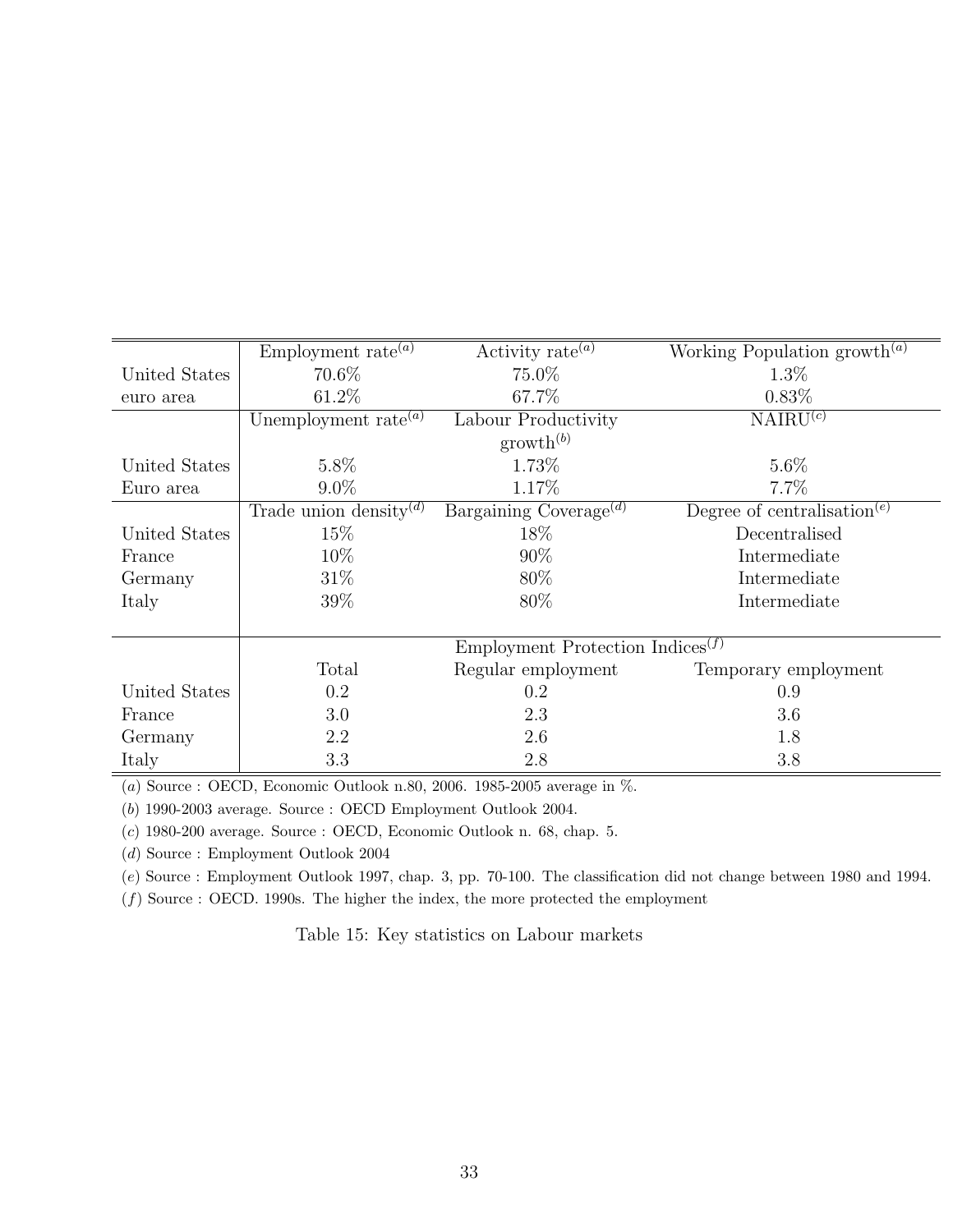

Figure 10: Simulated EA interest rates